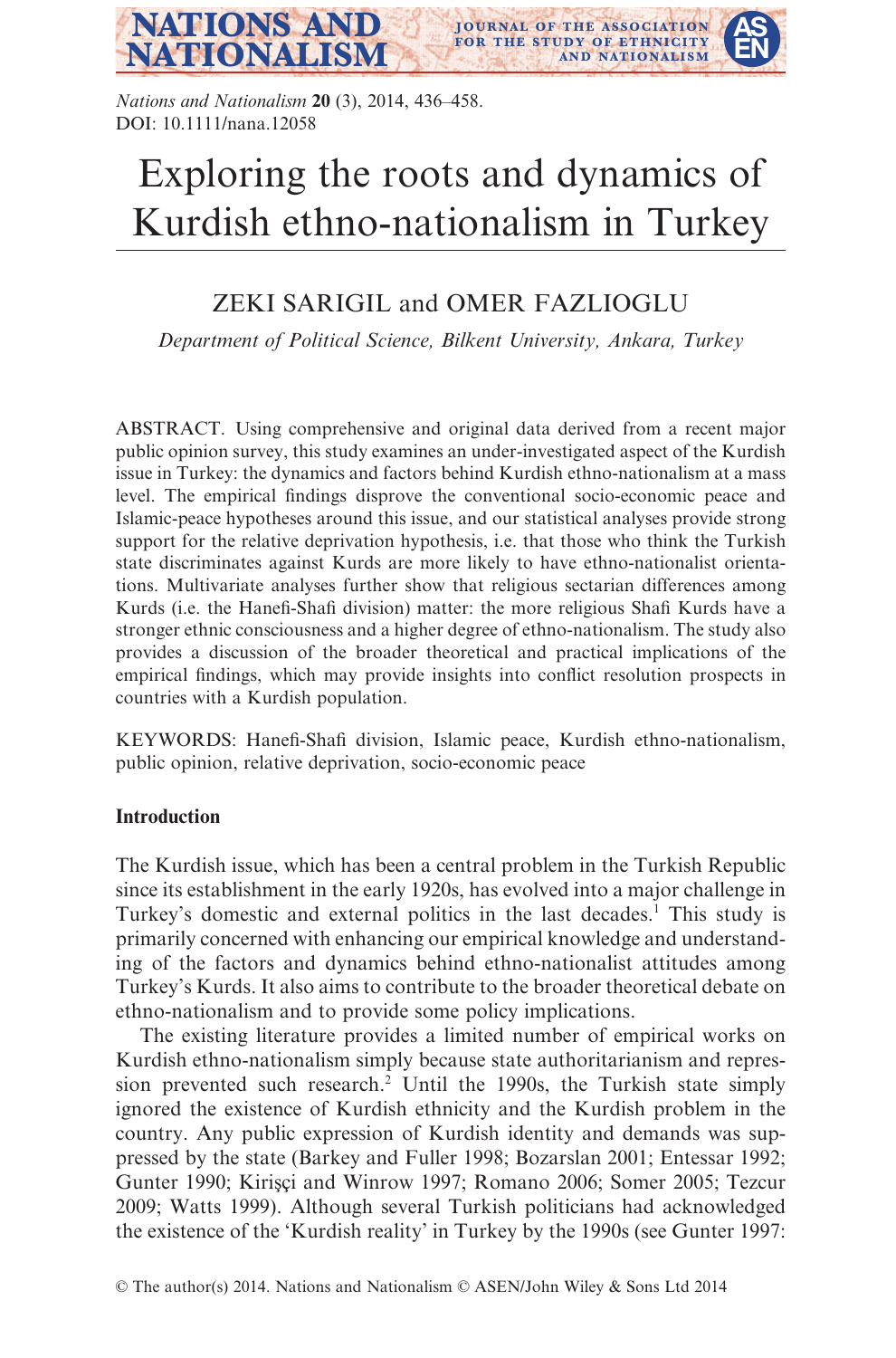67; Kirisci and Winrow 1997: 113), the state continued to consider the problem as issues of socio-economic underdevelopment (i.e. low level of income and education levels, and feudalism and tribalism in Kurdish areas) and terrorism rather than as an ethno-political issue (Bozarslan 1996; Sarigil 2009; Yegen 1996). Under the state of emergency that remained in force in several Kurdish provinces from 1987 till 2002, it was impossible to collect survey data on Kurdish demands.

By the 2000s, however, primarily due to European Union (EU) pressure and conditionality requirements, the state softened its repressive attitude and granted certain cultural rights to the Kurds. The liberalisation of Turkey's political environment also led to increasing scholarly research on various aspects of the Kurdish issue, but as most of the works focus on political elites (Turkish and/or Kurdish), they neglect the opinions and attitudes of the Kurdish masses. To explore that perspective, a growing number of public opinion surveys have emerged in the last decade, but many of them, mostly conducted by think thanks, suffer from major limitations and therefore fail to contribute to our comprehension of ethno-nationalist attitudes among Kurds. Most of the surveys are either politically motivated or do not conform to scholarly standards and requirements.

Given the urgent need for more comprehensive and objective empirical works on Kurdish public opinion, we conducted a major public opinion survey in late November 2011. The survey aimed to identify Kurdish demands and the possible factors (social, economic and political) shaping them. We believe that the empirical findings of this research not only contribute to our understanding of ethno-nationalism phenomena in general but also shed light on the debates of how to deal with the Kurdish issue. Now that the Turkish state acknowledges the problem and has been trying to accommodate Kurdish demands, we also believe our findings can help policy makers determine a peaceful solution.

With such motivations, this study broaches the following research questions: What do Kurds demand from the state? How strong are ethnonationalist orientations among Kurds? What factors hinder or promote Kurds' ethno-nationalist dispositions? How do social, economic and political factors and variables affect ethno-nationalist orientations among Kurds? (For instance, how does socio-economic status affect propensity towards ethnonationalism? Is a higher level of socio-economic status associated with a limited degree of ethno-nationalism? Does religiosity have a constraining impact on ethno-nationalist tendencies?) And finally, what theory and policy implications emerge from the findings?

Our statistical analyses show that the perception of discrimination is one of the strongest and most consistent determinants of ethno-nationalist orientation among Kurds. Those who think that the Turkish state discriminates against Kurds have a stronger degree of ethnic consciousness and are more likely to support cultural and political demands on the state. This finding provides strong support for the relative deprivation theory. Contrary to the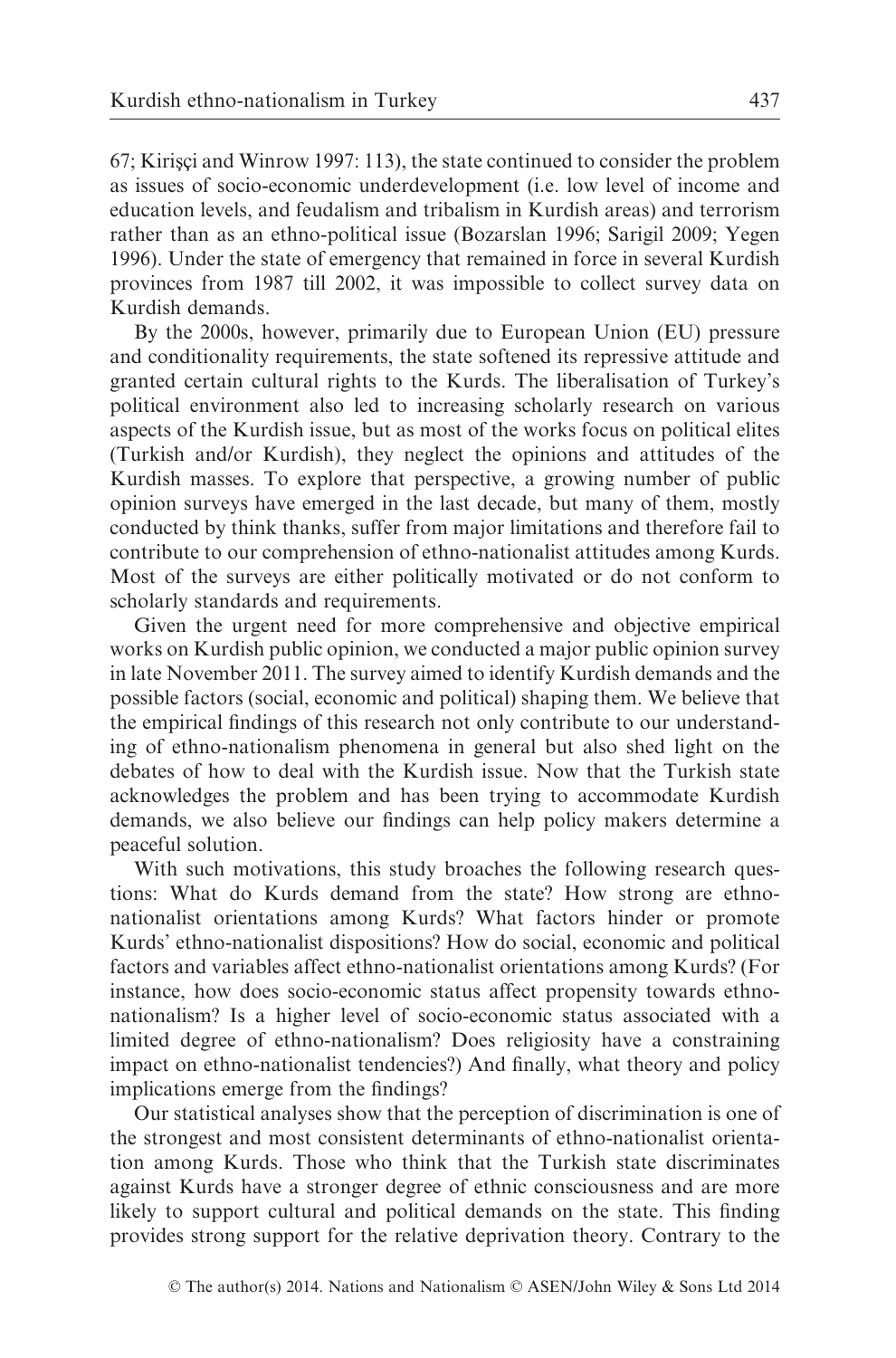Islamic-peace hypothesis, we find that religiosity does not really reduce or suppress ethno-nationalism. Socio-economic variables (e.g. income and education) also fail to have a consistent impact on ethno-nationalism among Kurds, disconfirming the socio-economic peace hypothesis. Ideology, region, unemployment and religious sect (Hanefi vs. Shafi) are other factors that shape Kurdish ethno-nationalism. Left-oriented and unemployed Kurds and those living in the southeast (Turkey's portion of the Kurd's historical homeland) are more likely to be supportive of ethno-nationalism. Another notable finding is that compared to Hanefi Kurds, the relatively more religious Shafi Kurds have a higher degree of ethnic consciousness and ethno-nationalist orientation. This finding suggests that religious sectarian differences also matter in Kurdish ethno-nationalism.

The article proceeds as follows: The next section discusses possible factors and variables that might account for Kurdish ethno-nationalism and derives some testable hypotheses. The section following provides data, variables and measurement. The empirical part presents our statistical analyses and results. The conclusion discusses the theoretical and practical implications of the empirical findings.

#### **Hypotheses**

The existing literature on ethno-nationalism in general and the Kurdish issue in particular draw attention to the role of a wide range of variables and factors (i.e. political, social, economic and demographic) in ethno-nationalist processes (e.g. see Barkey and Fuller 1998; Bozarslan 2001; Entessar 1992; Cornell 2001; Gunter 1990; Gurr 1970, 1993; Hechter 1975; Horowitz 1985; Icduygu et al. 1999; Kirişçi and Winrow 1997; Loizides 2010; McDowall 1996; Romano 2006; Rothschild 1981; Somer 2005; Tezcur 2009; Watts 1999; Yegen 1996, 2007). In this research, we are interested in exploring the possible impact of factors and variables related to socio-economic status, relative deprivation and religiosity on Kurdish ethno-nationalist orientations.

## *Socio-economic approach (economic peace)*

This approach assumes that uneven development (i.e. socio-economic underdevelopment of a group or collectivity) provides favourable conditions for the emergence of ethno-nationalist or separatist orientations among the members of a disadvantaged group. Put differently, economic differentials are expected to foster ethno-nationalism. Icduygu et al. (1999), for instance, argue that a low level of socio-economic status will generate an environment of material and non-material insecurity which, in return, will facilitate ethnic revival and mobilisation. Likewise, Horowitz (1985: 233–9) suggests that separatist movements are more likely to be present among disadvantaged groups in economically underdeveloped regions (see also Entessar 1992; Hechter 1975;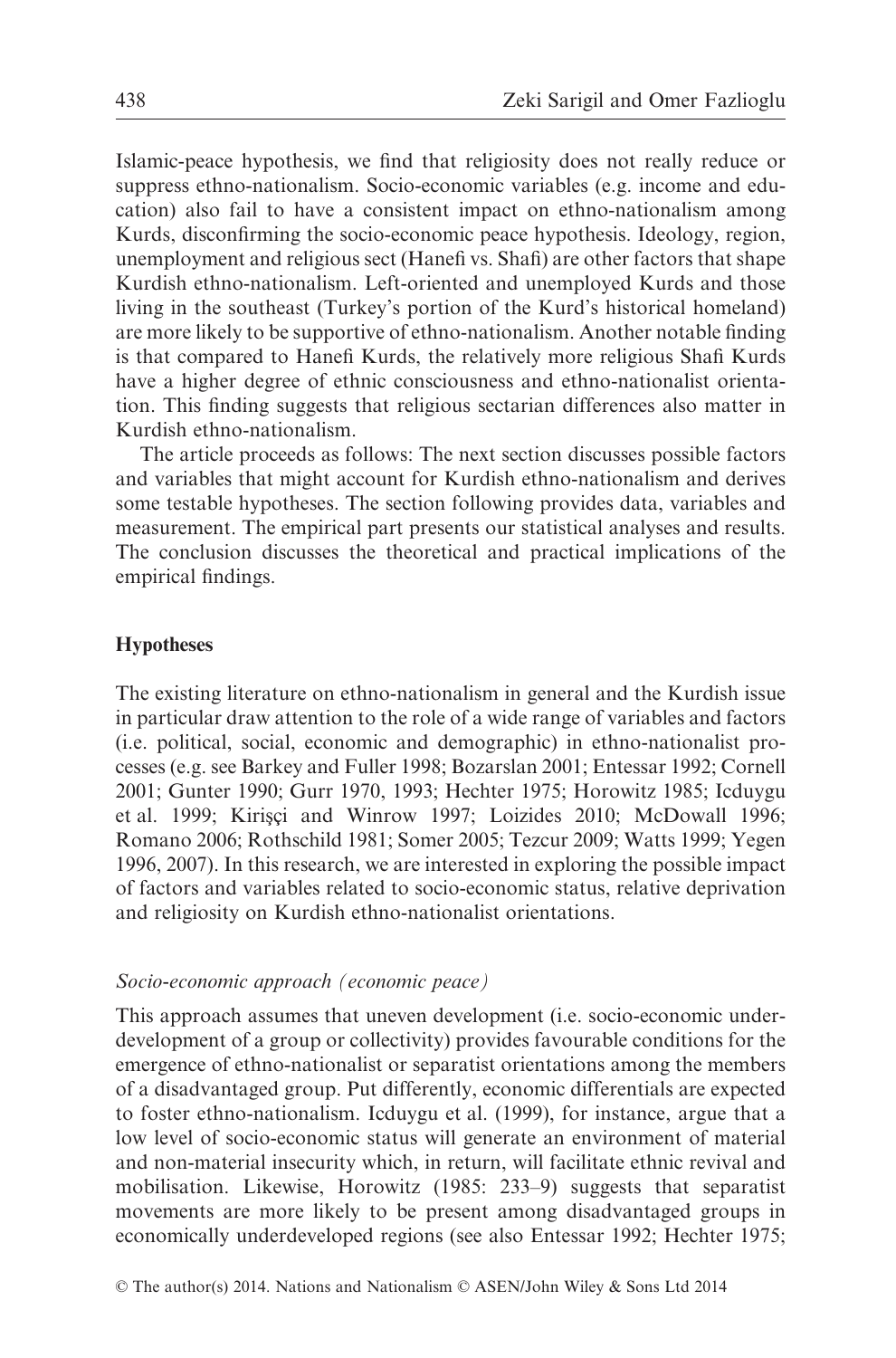McDowall 1996: 402). Thus, the socio-economic approach treats ethnonationalism as a political reaction by socially and economically underprivileged groups or regions.

Such an approach has also dominated Turkish state's understanding of the Kurdish issue. Until the 2000s, the state ignored the ethno-political aspect of the Kurdish problem and framed it as a problem of socio-economic backwardness (i.e. feudalism, ignorance and poverty) and of terrorism and banditry (see Cornell 2001; Ergil 2000; Loizides 2010; Yegen 1996, 2007). As Yegen (1996) argues, the Turkish state discourse has been strikingly silent on the Kurdishness of the Kurdish question: 'Whenever the Kurdish question was mentioned in Turkish state discourse, it was in terms of reactionary politics, tribal resistance or regional backwardness, but never as an ethno-political question' (1996: 216). Similarly, Cornell (2001: 31–2) observes that the Turkish state believed that 'there [was] no Kurdish problem, but rather a socioeconomic problem in the southeastern region and a problem of terrorism that [was] dependent on external support from states aiming at weakening Turkey'. Aydınlı (2002: 217) also notes that for the conventional understanding held by the state, '. . . eliminating poverty would eliminate the PKK [*Partiya Karkaren Kurdistan*, the Kurdistan Workers' Party], since the PKK's fighting ranks are peopled strictly by those with no economic alternatives'. Former Prime Minister Bülent Ecevit's (1999–2002) stance on the Kurdish issue well illustrates the socio-economic approach: 'Turkey does not have a Kurdish problem. There is socio-economic underdevelopment in the region. By abusing this, several external actors such as neighbouring and some European countries have promoted Kurdish terrorism/separatism in the region to destabilize and divide the Turkish Republic'.3

It is indeed the case that the southeastern region has been the least developed part of Turkey (see also Icduygu et al. 1999: 1002–6; Kirisçi and Winrow 1997; White 1998). Thus, many state and governmental officials assumed that this situation was the main reason behind Kurdish ethno-nationalism and separatism and that improving social and economic conditions there would constrain or suppress ethno-nationalist or separatist orientations. As a result, Turkish governments have implemented several economic packages and projects to invest in and allocate resources to the region to foster social and economic development (see Ergin 2000; Yegen 2011: 71). The state has also tried to encourage the private sector to invest in the area to decrease the high level of unemployment.<sup>4</sup> It is expected that eradicating poverty through economic development programmes will eliminate mass support for the separatist, violent PKK and bring peace to southeastern Turkey.

The idea of peace through socio-economic development has also received strong support from intellectuals, writers and business circles. For instance, Gunes-Ayata and Ayata (2002: 143) maintain that 'socioeconomic development has a profound impact on ethnic identity and voting behaviour: It tends to reduce ethnonationalist sentiments and fosters more diversified political loyalties'. Similarly, columnist Dogan Heper states that 'It is a known fact that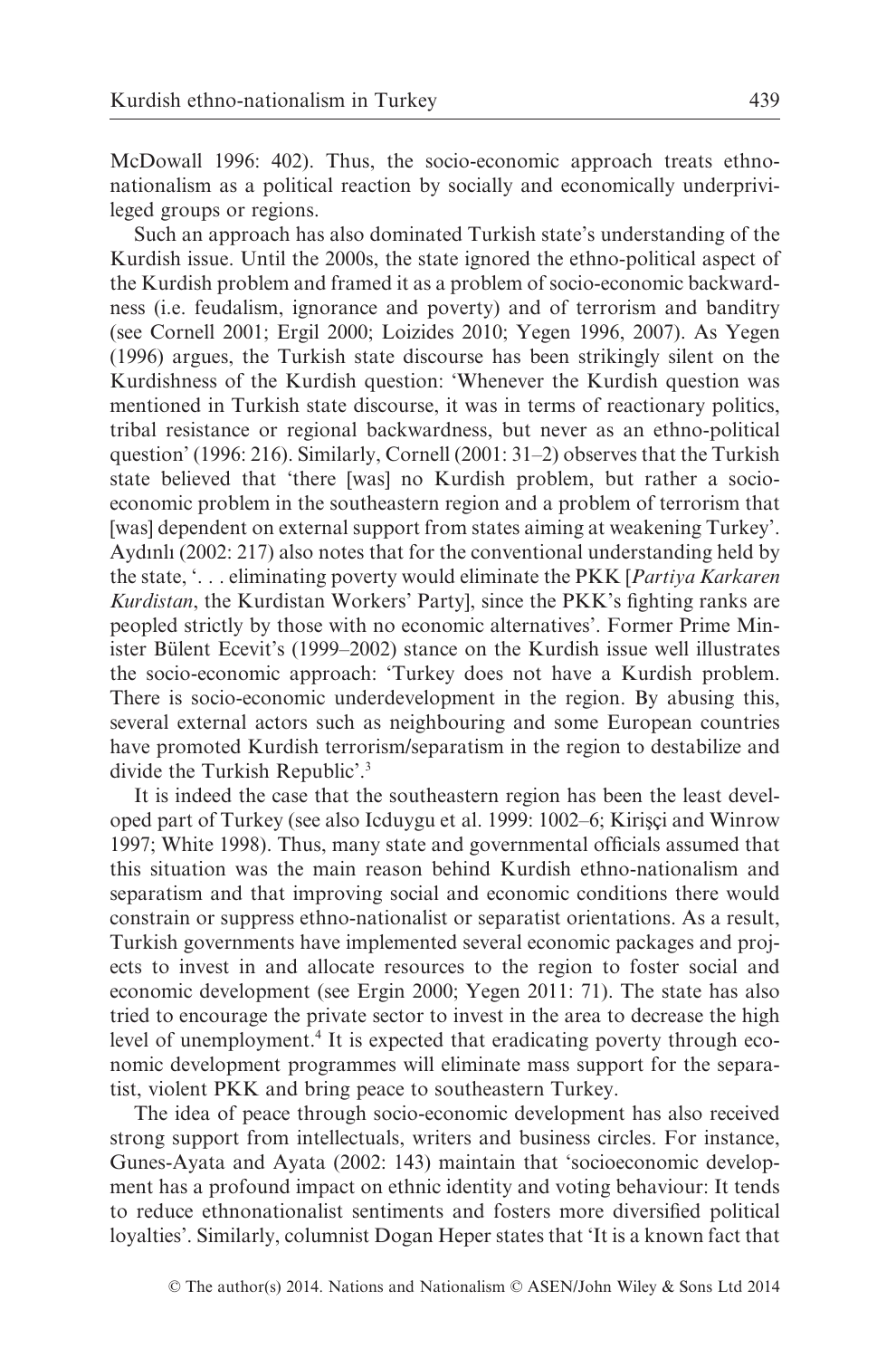poverty always feeds terrorism . . . If people start making money, then terror would decline. Therefore, we have to implement development programs to achieve industrialization and economic progress in the region'.5 Thus, the economic-peace hypothesis would postulate that:

 $H<sub>1</sub>$ : Individuals with high socio-economic status (i.e. a high level of income and education) would be less likely to have ethno-nationalist orientations.

## *Relative deprivation approach*

The relative deprivation theory is also utilised in studies of ethno-nationalism. It is similar to the socio-economic approach but draws attention to the role of distinct dynamics and mechanisms in ethno-nationalist processes. Relative deprivation is defined as a perceived discrepancy between one's 'value expectations' and 'value capabilities'. The former refers to 'the goods and conditions of life to which people believe they are rightfully entitled', while the latter stands for 'the goods and conditions [people] think they are capable of attaining or maintaining, given the social means available to them' (Gurr 1970: 13). This approach asserts that as the perceived discrepancy or gap between the 'ought' and the 'is' increases, the intensity of discontent also increases. It is further argued that discontent, frustration or grievances due to unjust deprivation or differential treatment constitute one of the primary motivational forces of political action and/or ethnic mobilisation (e.g. violent or peaceful protest or rebellion) (see Gurr 1970, 1993). It is expected that 'the greater a group's relative disadvantage [e.g. political and economic differentials, poverty, discriminatory treatment] . . . the greater the sense of grievance and, consequently, the greater its potential for political mobilization' (Gurr 1993: 174). In brief, frustration is likely to generate anger and aggression against the perceived source of frustration. This situation may benefit ethnic entrepreneurs because under the presence of discontent or frustration, it is relatively easier for political leaders to recruit members of a disadvantaged ethnic group.

It is important to emphasise that the relative deprivation theory draws attention to the 'perception' of deprivation. In other words, deprivation might be purely subjective. As Gurr (1970: 24) notes, '. . . people may be subjectively deprived with reference to their expectations even though an objective observer might not judge them to be in want'.

One form of unjust deprivation or differential treatment is economic and/or political discrimination, which refers to 'patterned social behaviours by other groups (and the state) that systematically restrict group members' access to desirable economic resources and opportunities, and to political rights and positions' (Gurr 1993: 173). Discrimination creates discontent and grievances, which in turn feed aggression towards the state or dominant group.

Regarding the Kurdish case, almost half the Kurdish participants in our survey (47 per cent) think or perceive that the Turkish state discriminates against Kurds. Indeed, one might expect that frustration or discontent with the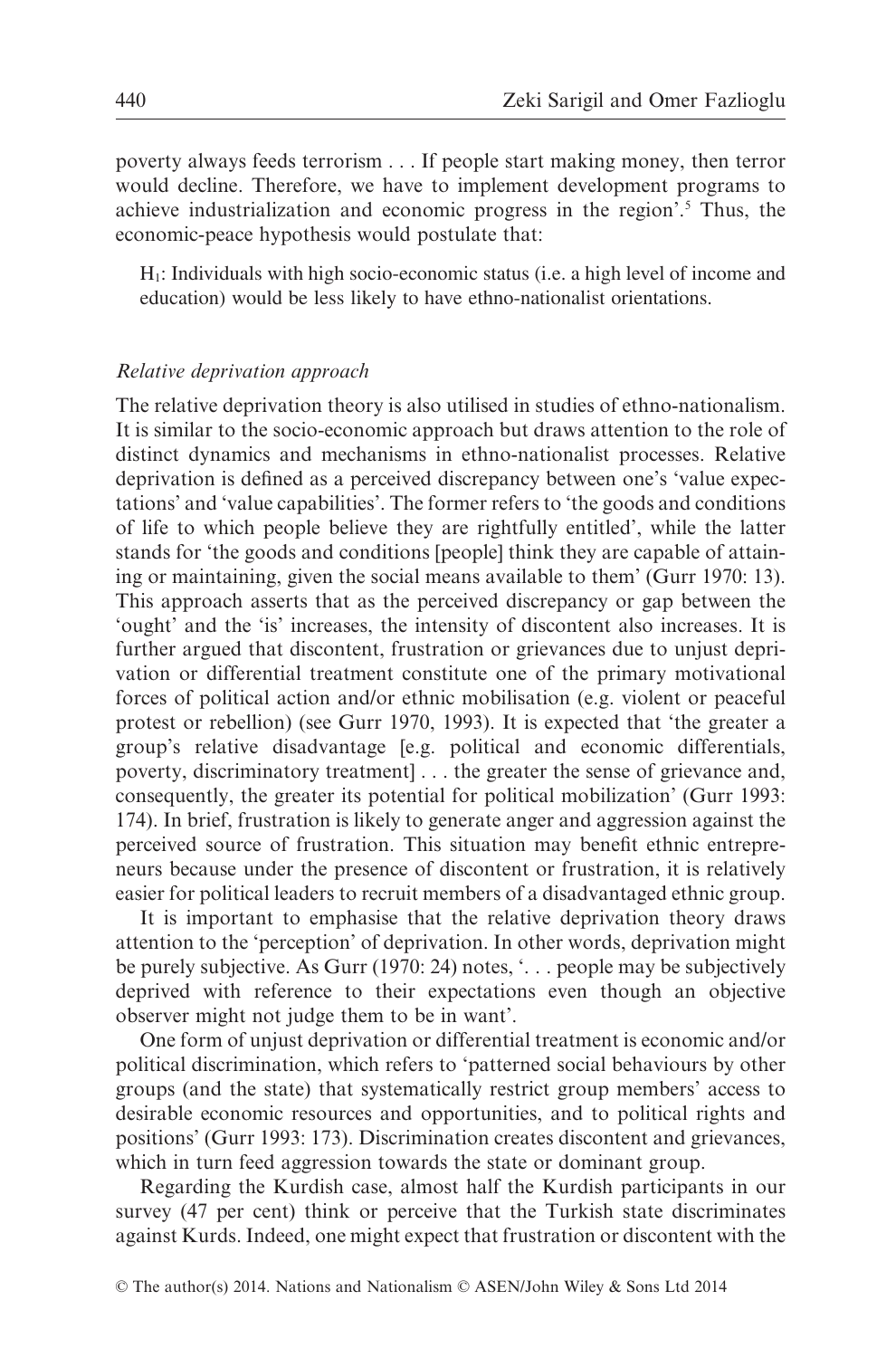state's restrictions on Kurdish cultural and political rights would have promoted ethnic and political awareness among Kurds (see also Tezcur 2010: 778). As relative deprivation theory also expects, this situation is rather conducive to the rise of ethno-nationalist orientations. Thus, the frustrationaggression hypothesis provided by the relative deprivation theory anticipates that:

H2: Members of an ethnic group perceiving discrimination by the state will be more likely to have an ethno-nationalist orientation.

## *Pro-Islamic approach (Islamic peace)*

The role of religion is also discussed in debates on the Kurdish issue. As Ataman (2003) observes, according to the pro-Islamic approach, Islam does not reject different cultures and nationalities but attributes primary importance to overarching ideas and identities such as the 'Islamic brotherhood' and '*ummah*' (the worldwide community of Muslim believers) rather than nationality or ethnicity (Ataman 2003; see also Cizre 1998: 81). Therefore, this approach regards Islam, which emphasises the unity of God and the unity of *ummah*, as incompatible with ethno-nationalist ideas and movements. The corollary of this view is that increasing religiosity and Islamic consciousness will weaken the role of ethnicity in self-identification and consequently constrain ethno-nationalist orientations. As Houston (2001: 157) observes:

. . . Islamist discourse on the Kurdish problem gives its assent to the existence and equality of Kurds as a *kavim* (people/nation) and to Kurdish as a language, but calls for the subordination of such an identity to an Islamic one... Islamist discourse stakes a claim to be an ethnically neutral political actor: in the new social contract posited by Islamism, ethnic irons are withdrawn from the fire in the name of a more universalistic identity [*ummah*].

Such an understanding has also dominated conservative circles' approaches to the Kurdish issue in Turkey.6 The leadership of the ruling conservative Justice and Development Party (*Adalet ve Kalkınma Partisi* [AKP]), for instances, regards Islam as 'cement' between the Kurds and Turks and believes that the promotion of Islamic consciousness and the notion of the Islamic brotherhood should restrain ethno-nationalist or separatist tendencies (see also Yavuz and Ozcan 2006: 103–12). For instance, Bekir Bozdag, deputy prime minister responsible for *Diyanet* (the Directorate of Religious Affairs),<sup>7</sup> states the following:

If a son of a Muslim husband and wife goes to the mountains and joins the terrorist organization [the PKK] to kill innocent people, it is because our men of religion do not really do their duty. If we could teach people Islam very well and if our officials, imams and Koran instructors do their duty appropriately, no terrorist organization would be able to recruit terrorists among the Muslims... Thus, if there are still people joining the terrorist organization, it is partly because of the failure of our men of religion.<sup>8</sup>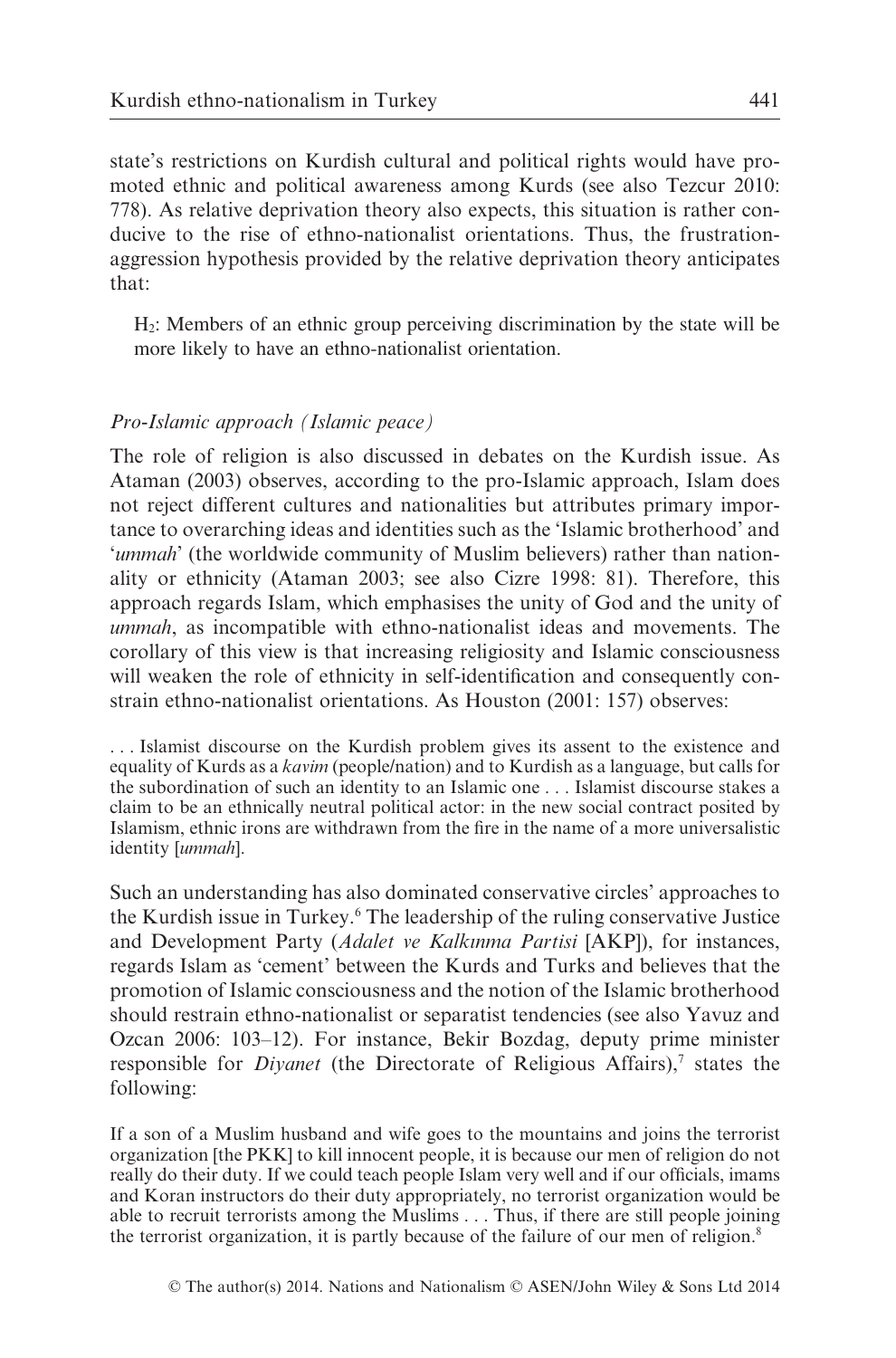Prime Minister Erdogan also frequently emphasises the notions of Islamic brotherhood and unity and tries to delegitimise Kurdish ethno-nationalists (i.e. the Peace and Democracy Party (*Barıs¸ ve Demokrasi Partisi*, BDP) and the PKK) in the eyes of conservative Kurds by frequently claiming that they have nothing to do with Islam. On one occasion, Erdoğan addressed conservative Kurds as follows:

Those who perform *namaz* [salah] and those who say 'La ilahe illallah' [believing in and praying for only Allah] and those who have the love of Allah in their hearts cannot take sides with the terrorist organization. This land has a history shaped by *ezan* [*adhan*, the call to prayer], the Koran, and *namaz*. My religious, Muslim, Kurdish brother! When will you be aware of this conspiracy? You are the grandsons of Selahaddin Eyyubi and it is time for you to say 'Enough!' to this conspiracy. There cannot be any connection or relationship between you and the terrorist organization that does not pray to Allah or turn to the same *qibla* [the *Caaba* in Mecca, the holiest place of Islam] as you.<sup>9</sup>

As evident in the above statements, the leadership of the ruling conservative party treats Kurdish ethno-nationalists as un-Islamic and thus illegitimate. For the AKP leadership, Islam is a unifying bond between the Kurds and Turks. It provides a supra-identity, transcending tribal, ethnic and national identities. Thus, assuming that Islam and ethno-nationalism are incompatible, the AKP leadership expects that emphasising and promoting Islam and Islamic values among the Kurds would reduce support for ethno-nationalism and separatism in the region.

Such an approach is shared by several circles outside politics (e.g. academia and media). For instance, treating Islam as a peacemaker, Mitchell (2012) asserts that 'Political Islam may not solve all of Turkey's worries, but in the case of Kurds it seems to have [bridged] some of the gaps'. Similarly, Yavuz (1998: 12) notes that '. . . the Islamic layer of identity could be useful in terms of containing ethnic tensions and finding a peaceful solution'. Yildiz (2012) asserts that '[a] Muslim individual who is after Allah's goodwill and consent cannot kill anyone...A terrorist cannot be a Muslim, a Muslim cannot be a terrorist . . . The spirit of brotherhood [between Turks and Kurds] can be revived only through religion [Islam]'. Finally, columnist Aslan (2012) contends that '[a]dherence to Islam usually softens ethnic conflicts'. Given all the above, the Islamic-peace hypothesis expects that:

H3: As religiosity increases, the likelihood of ethno-nationalist orientation decreases.

In the scholarly literature, we see two empirical tests of the above hypothesis, and with conflicting results: Sarigil (2010) finds that religiosity does not have a statistically significant impact on ethno-nationalist orientations. Ekmekci (2011), however, argues that Islam does have a constraining impact on Kurdish ethno-nationalism. Both analyses are limited because they rely on the World Values Survey data set, which is not really designed to understand the societal dynamics behind Kurdish ethno-nationalism. In this study, we test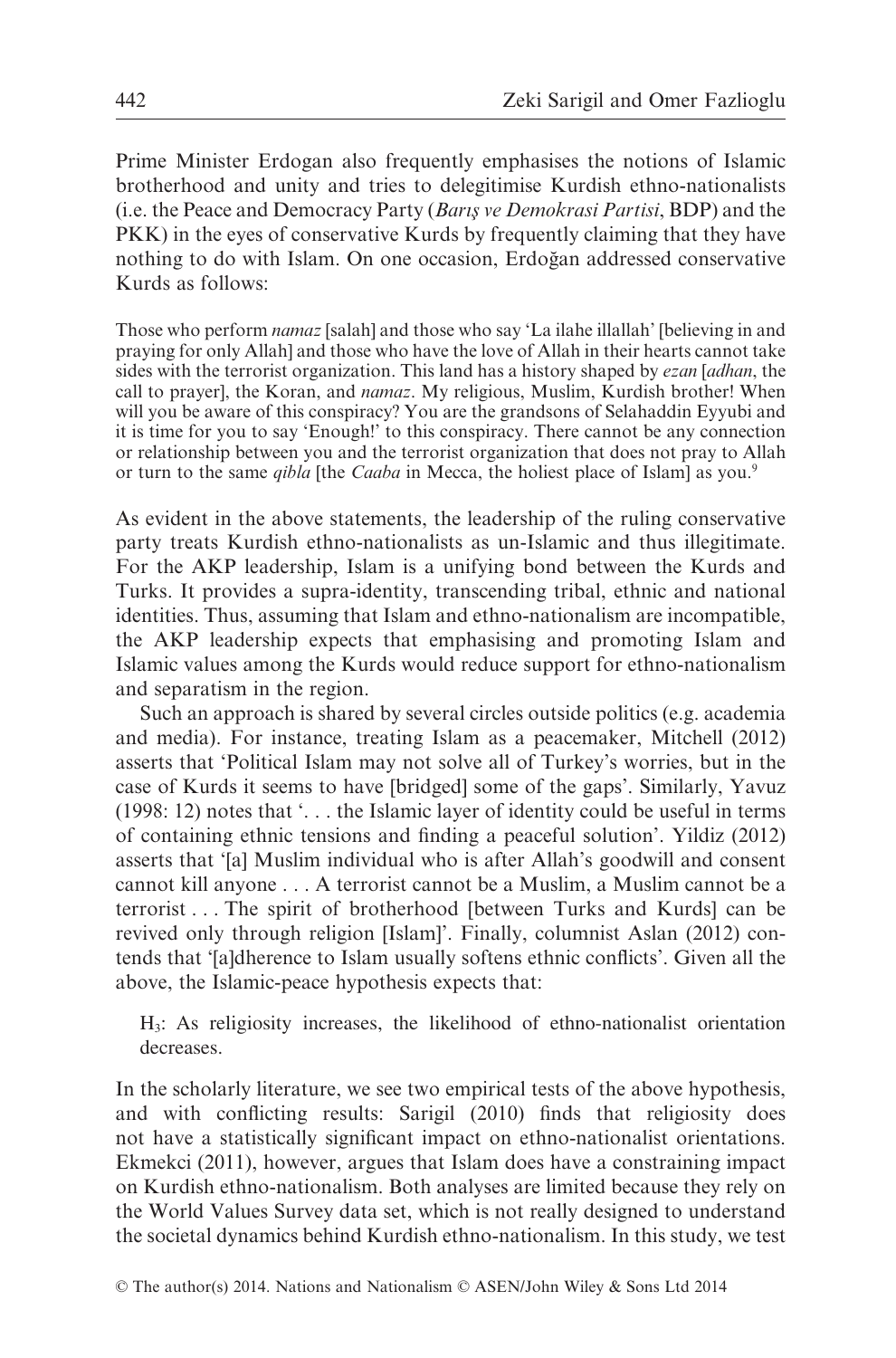the above hypothesis by using an improved data set, specifically designed to uncover factors and dynamics shaping ethno-nationalist orientations among Turkey's Kurds.

#### **Data, variables and measurement**

To test the hypotheses outlined above, we use original data based on a comprehensive public opinion survey, which was conducted in late November 2011 with a nationally representative sample. In designing the survey, we collaborated with A&G, a professional public opinion research company based in Istanbul.<sup>10</sup> The survey was implemented by experienced A&G researchers through face-to-face interviews with 6,516 respondents, aged 18 or older, from seven regions, 48 provinces and 186 districts. The sample was drawn through multistage, stratified cluster-sampling procedures.<sup>11</sup> Age and gender quotas were also applied. In terms of ethnicity, 14 per cent of respondents in the sample identify themselves as ethnic Kurds (i.e. 901 individuals). The statistical analyses below are based on the data provided by the Kurdish sub-sample.

As this research is primarily concerned with investigating factors and dynamics behind ethno-nationalist dispositions or orientations among Turkey's Kurds, the dependent variable is ethno-nationalism at a mass level. It is quite a challenging task, however, to define and measure ethno-nationalism. Benefiting from various conceptualisations in the existing literature,<sup>12</sup> we define 'ethnonationalist orientation' as 'sympathy and support for a disadvantaged ethnic group's demands for more political, economic and cultural rights and interests'. Because ethnic demands might range from the recognition of ethnic differences and basic linguistic and cultural rights to relatively more extreme claims such as statehood or total separation, ethno-nationalism should be understood as a matter of degree. Further, some members of a subordinated ethnic group might have more moderate demands, while others might support more extreme demands. For instance, the majority of Kurdish respondents in our survey (70–85 per cent) want more cultural rights (e.g. language rights), but they are less supportive (24 per cent) of total independence. Thus, it would be more appropriate to treat ethno-nationalism as a continuous variable rather than a dichotomous one.

To measure ethno-nationalism more precisely, we constructed two additive indices using factor analyses. Table 1 presents the results of our principal component factor analyses with varimax rotated solutions. As evident, various Kurdish demands can be aggregated into two different factors or dimensions: cultural (linguistic) and political.13 Variables related to linguistic demands load best on the first factor, which we call cultural ethno-nationalism. We added those variables to form an additive index for the first dimension (i.e. the cultural dimension of ethno-nationalism). Relatively more political and radical demands (i.e. Kurdish as an official language, regional flag, regional assembly and total separation) have relatively higher loadings on the second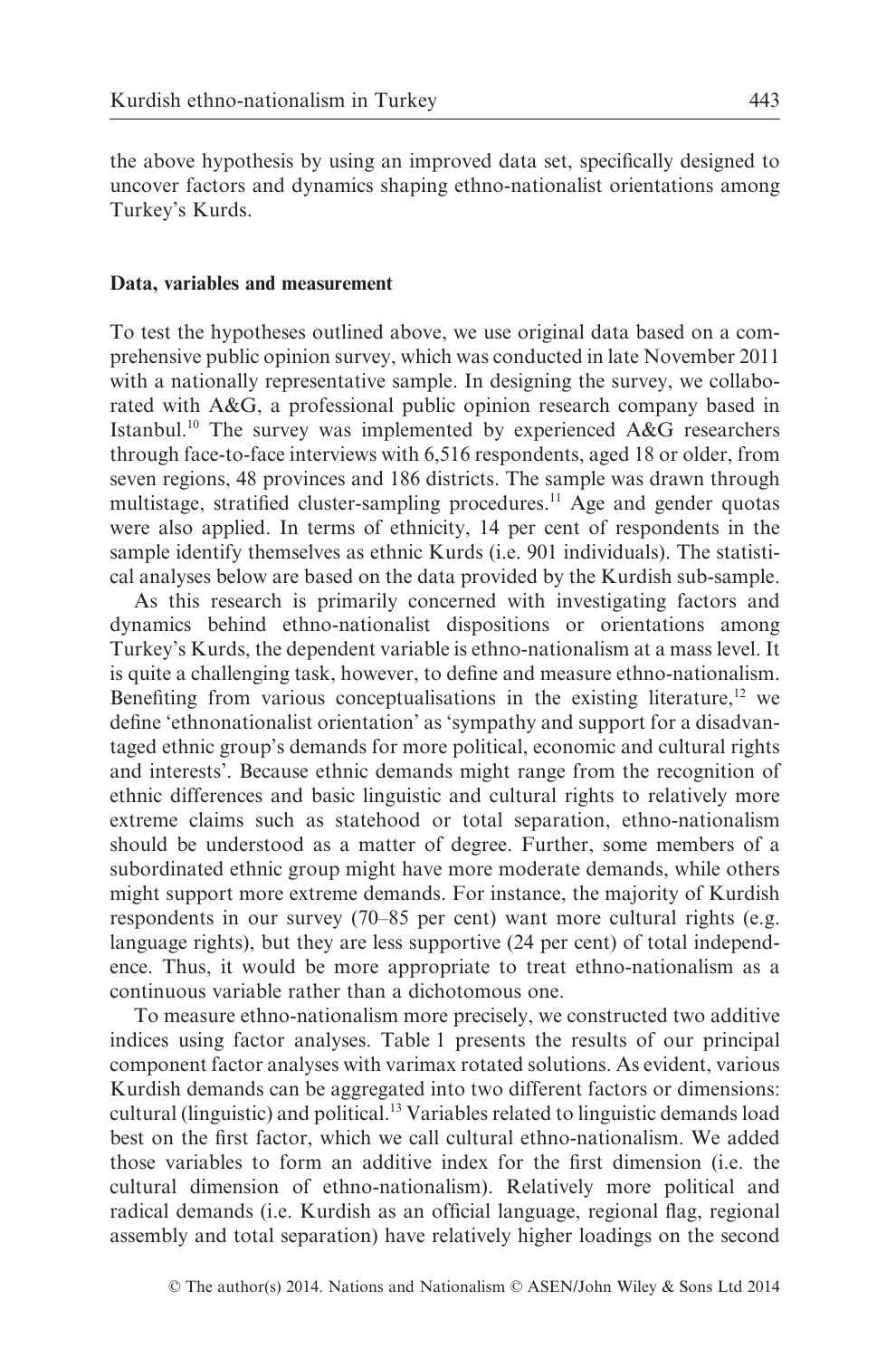|                              |                                | <i>Factor loadings</i>          |
|------------------------------|--------------------------------|---------------------------------|
| <i>Variables</i>             | Cultural ethno-<br>nationalism | Political ethno-<br>nationalism |
| Regional flag                | 0.249                          | 0.865                           |
| Regional assembly            | 0.256                          | 0.824                           |
| Kurdish as official language | 0.370                          | 0.734                           |
| Independent Kurdish state    | 0.085                          | 0.762                           |
| Education in mother language | 0.654                          | 0.428                           |
| Place names in Kurdish       | 0.802                          | 0.283                           |
| Kurdish sermons              | 0.775                          | 0.268                           |
| Elective Kurdish courses     | 0.778                          | 0.063                           |
| % of variance                | 32.12                          | 36.07                           |

**Table 1.** *Factor analysis of Kurdish demands*

*Notes:*

N: 901.

Extraction method: Principal component analysis.

Rotation method: Varimax with Kaiser Normalisation.

Rotation converged in three iterations.

factor or dimension, which we label 'political ethnonationalism'. Similarly, we aggregated those variables to form an index for the relatively more political dimension of ethno-nationalism. Together, these two dimensions capture 68 per cent of the variation in the set of variables included in the factor analyses. In brief, it would be more appropriate to treat these dimensions as two separate dependent variables.

In measuring independent variables, we also employed responses to the relevant items in the questionnaire (see Appendix B for the operationalisation of all variables). As indicators of socio-economic status, we used income and education levels. Regarding the perception of discrimination, we used participants' responses to the following survey question: 'In your opinion, do you think that the state discriminates against Kurds?'

Similar to ethno-nationalism, religiosity is also a complex notion and difficult to measure. As previous analyses show, it might have multiple dimensions such as faith, practice and attitude (e.g. see Carkoglu and Kalaycioglu 2009). Thus, we also conducted factor analyses to identify possible dimensions of religiosity. We selected the items with the highest factor loadings and then combined them to form two additive indices, capturing the practical and attitudinal dimensions of religiosity (see Appendix B).

Table 2 and Table 5 below provide regression analyses of cultural and political dimensions of ethno-nationalism among Kurds. Because the dependent variables are categorical and ordered (see Appendix A for descriptive statistics), we used an ordered logistical regression with robust standard errors.<sup>14</sup> While testing the above hypotheses, we also control for the possible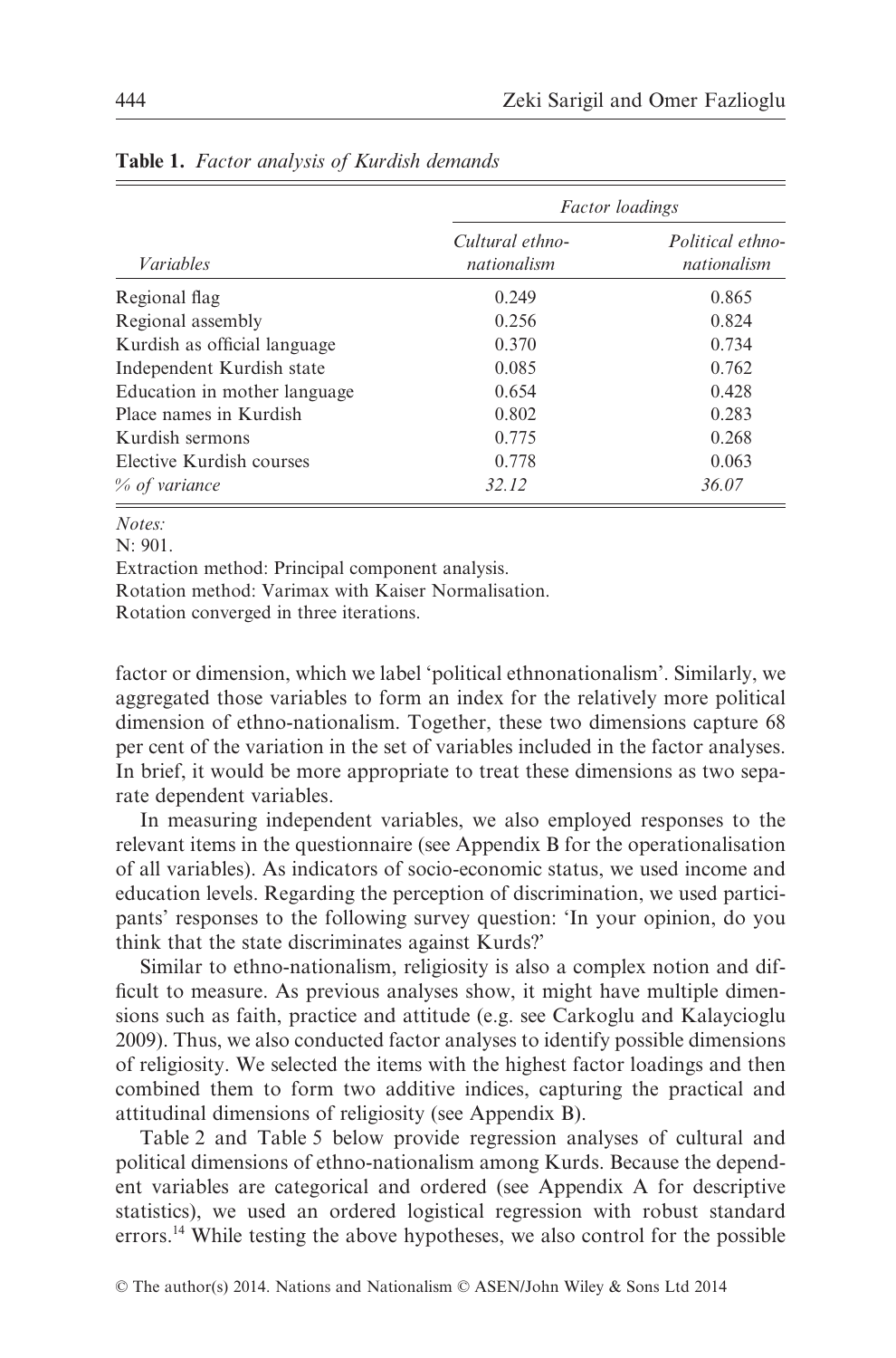|                                 | Dependent variable: Cultural ethno-nationalism |                             |
|---------------------------------|------------------------------------------------|-----------------------------|
|                                 | Model 1                                        | Model 2                     |
| Predictors                      |                                                |                             |
| Income (logged)                 | $-0.1986435(0.3038979)$                        | 0.0508035 (0.3844399)       |
| Education                       | $-0.1360174(0.0550287)$ *                      | $-0.2280578(0.0678848)$ **  |
| Discrimination<br>perception    | 1.715048 (0.1462555)<br>***                    | $1.083378(0.1805336)$ ***   |
| Religiosity index<br>(practice) | $-0.0328585(0.1074432)$                        | $-0.0070554(0.1324503)$     |
| Religiosity index<br>(attitude) | $0.2504553(0.122724)^*$                        | 0.1182366(0.1527491)        |
| Control variables               |                                                |                             |
| Ideology (left-right)           |                                                | $-0.7158616(0.1070086)$ *** |
| Residence (rural-urban)         |                                                | 0.0937092 (0.105733)        |
| Region (southeast)              |                                                | $0.8852116(0.1799141)$ ***  |
| Unemployment                    |                                                | $0.8675502 (0.2961336)$ **  |
| Religious sect (Shafi)          |                                                | $0.9738835(0.1695052)$ ***  |
| Gender                          |                                                | $-0.0711921(0.1688917)$     |
| Age                             |                                                | $-0.0108354(0.0068269)$     |
| $\tau_1$                        | $-0.0462871(1.060834)$                         | $-3.019259(1.508219)$       |
| $\tau$                          | 0.8156665 (1.063479)                           | $-1.973655(1.501008)$       |
| $\tau_3$                        | 1.509857 (1.063673)                            | $-1.06563(1.499415)$        |
| $\tau_4$                        | 2.226735 (1.068623)                            | $-0.2072825(1.508471)$      |
| N                               | 752                                            | 692                         |
| Pseudo $R^2$                    | 0.0725                                         | 0.1655                      |
| Log pse. likelihood             | $-948.52868$                                   | $-787.19631$                |
| Wald $\chi^2$ (5)/ (12)         | 143.99                                         | 251.55                      |
| Prob > $\chi^2$                 | 0.0000                                         | 0.0000                      |

**Table 2.** *Ordinal-logit regression analysis of 'cultural ethno-nationalism' among Kurds.*

*Notes:*  ${}^*p < 0.05$ ,  ${}^{**}p < 0.01$ ,  ${}^{***}p < 0.001$ .

Robust standard errors are in parentheses. Stata 12 is used in statistical analysis. Stata 12, StataCorp, College Station, Texas, USA.

impact of ideology, religious sect, gender, age, region and rural–urban distinction.

## **Results**

Model 1 in Table 2 shows that income does not really matter in terms of cultural ethno-nationalism but that more education is likely to reduce cultural ethno-nationalism. These empirical findings provide only partial support for the socio-economic peace hypothesis. The perception of discrimination, on the other hand, has a strong impact on cultural ethno-nationalism: Kurds who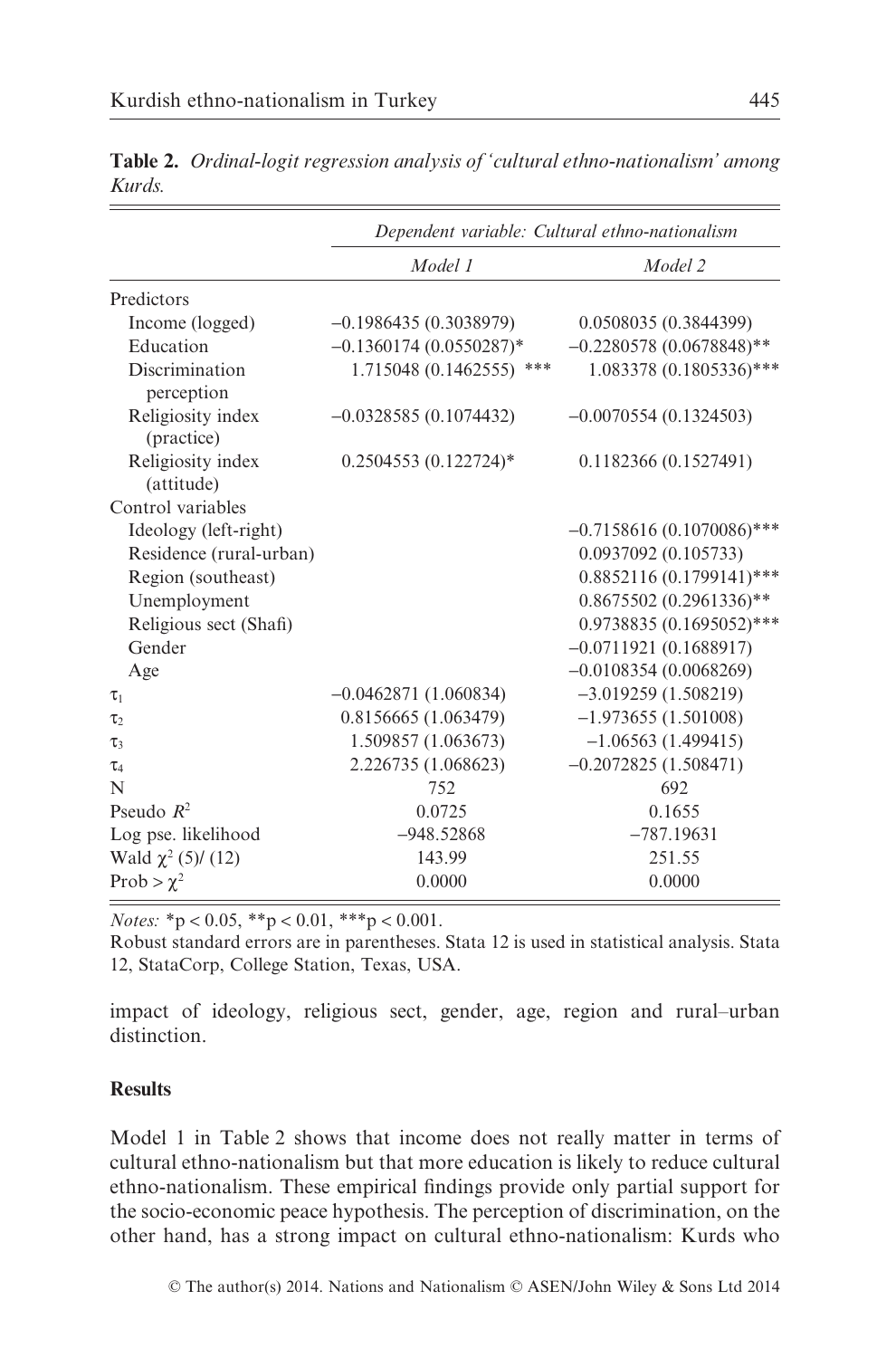|                      |                  |              |                | Religious sect |                   |                   |              |
|----------------------|------------------|--------------|----------------|----------------|-------------------|-------------------|--------------|
|                      |                  | Hanefi       | Shafi          | Alevi          | Shia-Caferi       | <i>Other</i>      | Total        |
| Voting<br>preference | Other<br>Parties | 67<br>20.5%  | 83<br>$16.9\%$ | 11<br>$40.7\%$ | $\theta$<br>$0\%$ | 4<br>30.7%        | 165<br>19.2% |
|                      | <b>BDP</b>       | 79<br>24.2%  | 291<br>59.3%   | 15<br>55.5%    | 100%              | 9<br>69.2%        | 395<br>46%   |
|                      | AKP              | 180<br>55.2% | 117<br>23.8%   | 3.7%           | $\theta$<br>$0\%$ | $\Omega$<br>$0\%$ | 298<br>34.7% |
| Total                |                  | 326<br>100%  | 491<br>100%    | 27<br>$100\%$  | 100%              | 13<br>100%        | 858<br>100%  |

**Table 3.** *Contingency table of religious sect (*mazhab*) and voting preferences of Kurds.*

χ2 : 223.191; df: 28; p < 0.001.

think they face discrimination (e.g. political, economic or cultural) are more likely to develop an ethno-nationalist orientation. This finding provides strong support for the grievance hypothesis provided by the relative deprivation theory. The Islamic-peace hypothesis, however, is not really confirmed. Contrary to expectations, the attitudinal dimension of religiosity has some positive impact on cultural ethno-nationalism.

The average effects of the variables of interest on cultural ethnonationalism do not change much when we control for various other factors in Model 2. As shown, attitudinal religiosity becomes insignificant. The second model further shows that ideological orientation, region, unemployment and religious sect matter. Moving from left to right, we see that the likelihood of ethno-nationalist orientation declines. In other words, left-oriented Kurds are more likely to be supportive of cultural demands. This finding is probably a result of the leftist legacy of the Kurdish nationalist movement. It is well known that the Kurdish movement (both its peaceful and violent versions) is rooted within the leftist movement (see Jongerden and Akkaya 2011). Kurds from the southeastern part of Turkey are more likely to have an ethnonationalist orientation compared to Kurds living in other regions. This finding suggests that the concentration of Kurds in the southeast, also referred to as the Kurds' 'ethnic homeland', appears to have a stronger ethnic consciousness and solidarity than Kurds do in other regions. Unemployment also promotes cultural ethno-nationalism, which might be linked to the deprivationfrustration hypothesis.

Finally, it is quite striking that compared to Hanefi Kurds, Shafi Kurds are more likely to be culturally ethno-nationalist. This outcome is not what we expected because the Hanefi and Shafi schools of Sunni Islam are assumed to be quite similar in terms of belief systems.15 However, the Hanefi-Shafi division among Kurds seems to have major political implications. Table 3 provides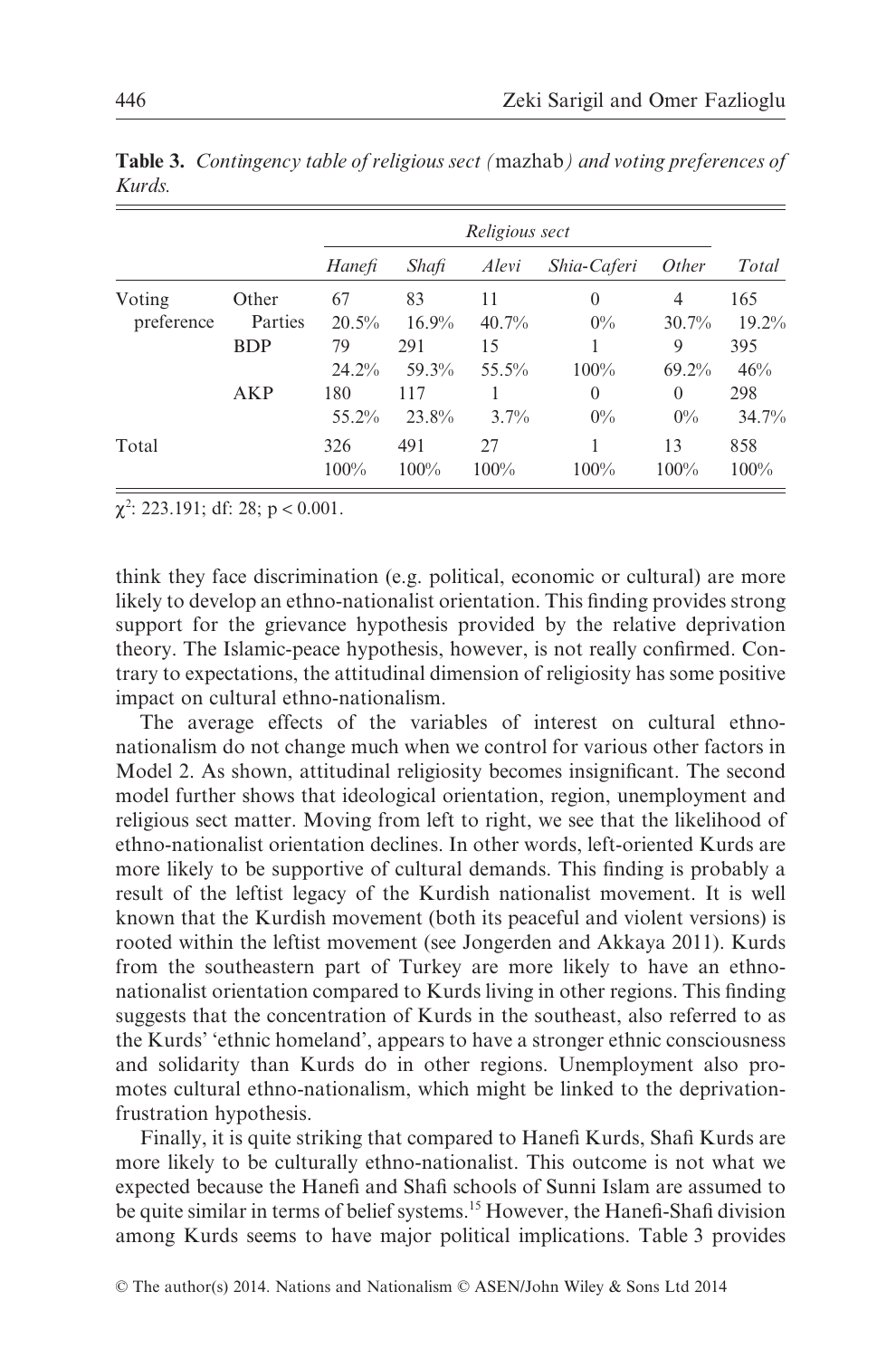|                |                |                  |                  | Religious sect  |                                         |                 |                  |
|----------------|----------------|------------------|------------------|-----------------|-----------------------------------------|-----------------|------------------|
|                |                | Hanefi           | Shafi            | Alevi           | Shia-Caferi                             | <i>Other</i>    | Total            |
| Discrimination | N <sub>0</sub> | 230              | 216              | 12              | $\theta$                                | 3               | 461              |
| perception     | Yes            | 69.7%<br>100     | 43.9%<br>276     | $44.4\%$<br>15  | $.0\%$<br>$\mathfrak{D}_{\mathfrak{p}}$ | $21.4\%$<br>11  | 53.3%<br>404     |
|                |                | $30.3\%$         | 56.1%            | 55.6%           | $100.0\%$                               | 78.6%           | 46.7%            |
|                | Total          | 330<br>$100.0\%$ | 492<br>$100.0\%$ | 27<br>$100.0\%$ | 2<br>$100.0\%$                          | 14<br>$100.0\%$ | 865<br>$100.0\%$ |

**Table 4.** *Contingency table of religious sect (*mazhab*) and discrimination perception*

 $\chi^2$ : 61.947; df: 4; p < 0.001.

further evidence for the different political orientations among these two religious sects. It shows that Shafi Kurds, who are relatively more religious, are more likely to vote for the ethno-nationalist BDP, while Hanefi Kurds prefer the conservative AKP.

Another interesting difference between these two groups is related to discrimination perception. As Table 4 shows, compared to Hanefi Kurds, many more Shafi Kurds think that the state has been discriminating against Kurds (30 per cent and 56 per cent, respectively). Put differently, discrimination perception is much stronger among Shafi Kurds. The state's promotion of Hanefi understanding through *Diyanet* and public education is probably one source of the relatively stronger discrimination perception among Shafi Kurds.

These statistical findings provide enough evidence to conclude that the religious sectarian division (i.e. the Hanefi-Shafi division) among Kurds has major political consequences. Why would this be? Our further research and contemplation show that the Hanefi school is the dominant Islamic jurisprudence among Turks. It was also the official law school of the Ottoman-Turkish state (Bruinessen 2000: 47). Kurds, on the other hand, have traditionally practiced the Shafi school of Sunni Islam, but due to interaction with Hanefi Turks through time, many Kurds converted to the Hanefi understanding.16 McDowall (1996: 432–3) observes that the Hanefi school emphasises the duty of obedience to state authority, while the Shafi school is less deferential to authority.17 Furthermore, it is believed that Shafi Kurds, who have been relatively more rural and peripheral, have remained distant from the central authority, while the more urban Hanefi Kurds have become more integrated into the political system.18 As a result of this factor, we see a striking difference between Hanefi and Shafi Kurds' attitudes towards the state. Such differences persisted during the Republican period primarily because, similar to Ottoman state, the Republican state adopted the Hanefi understanding as the official school of Islamic jurisprudence and promoted Hanefi teachings and understandings through *Diyanet* and public education (Smith 2005). Some experts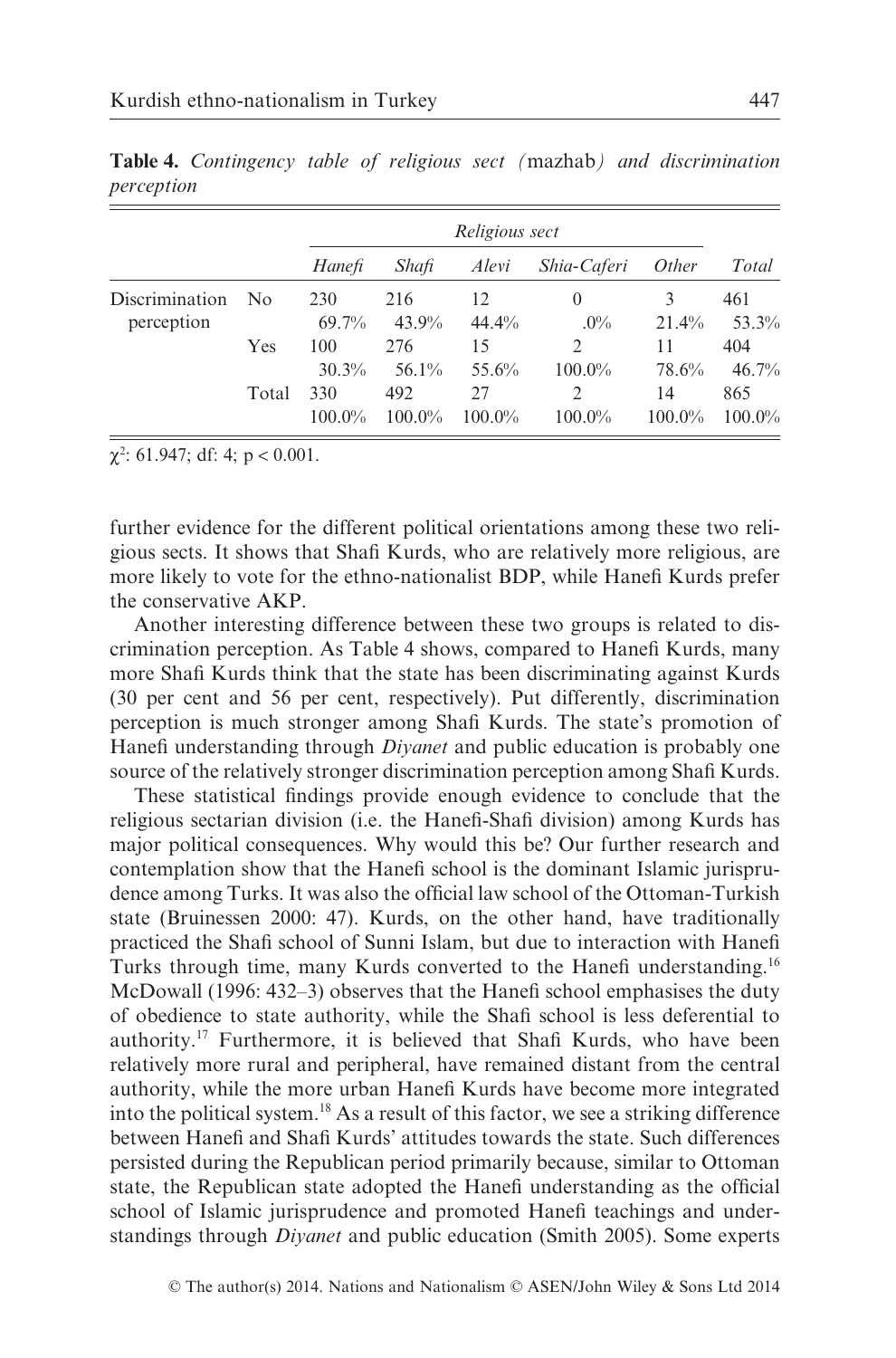observe that despite its minor differences from the Hanefi school, the Shafi school has been an important constituent element of Kurdish identity. For instance, Bruinessen (2000: 15), a prominent Kurdologist, states that

[m]ost of [Turkey's Kurds] follow the Shafi'i *mazhab* (school of Islamic jurisprudence), which distinguishes them from their Turkish and Arab Sunni neighbors, who generally follow the Hanafi school. To some Kurds therefore the Shafi'i *mazhab* has become one of the outward signs by which they assert their ethnic identity.

This empirical finding has further implications. The existing studies explain the popularity of conservative parties among Kurds by drawing attention to their anti-system and Islamic nature. Barkey (1998: 132), for instance, states that 'the Kurds have gravitated towards the Islamists because they have, in the past, perceived Welfare [a pro-Islamic party, 1983–1998] as the most antisystem party'. Similarly, Yavuz and Ozcan (2006: 109) note that 'most of the JDP's [AKP's] votes came from Islamically influenced Kurdish villages, towns and cities. Those Kurds whose views were shaped by the Nakshbandi and Nurcu religious networks supported the JDP because it was against the "system" '. Whether the AKP is a pro- or anti-system party is an aside, but our findings show that Hanefi Kurds, who are regarded as relatively more integrated into the political system, are more likely to support the ruling, conservative AKP and the relatively more religious and peripheral Shafi Kurds are more likely to endorse ethno-nationalist ideas and formations (see Table 3).

Table 5 presents an ordinal-logit regression analysis of political ethnonationalism. The first model shows that income and education do not have a statistically significant impact on the level of political demands. Similar to cultural demands, discrimination perception has a positive and statistically significant impact on political ethno-nationalism. This relationship also holds in the second model, which controls for several other factors and provides a better specification. The practical dimension of religiosity seems to reduce the likelihood of political ethno-nationalism in both models, but the attitudinal dimension remains irrelevant. Overall, these findings support the relative deprivation hypothesis but question the assumptions of the socio-economic and Islamic-peace hypotheses.

Regarding control variables, ideology makes a difference. Compared to right-oriented individuals, left-oriented individuals are more likely to support more extreme demands. We see a similar attitude among young individuals; younger generations appear to be more receptive to a more radical form of ethno-nationalism. Residential and regional differences also matter. Kurds living in urban centres and in southeastern Turkey are more likely to support political ethno-nationalism. There might be multiple reasons behind this outcome, one being forced migration from rural to urban areas. During the armed conflict between Turkish security forces and the PKK in the late 1980s and the 1990s, the state evacuated about 3200 villages in eastern and southeastern Anatolia, forcing a significant number of Kurds to migrate to the cities.19 This forced migration seems to have reinforced an ethnic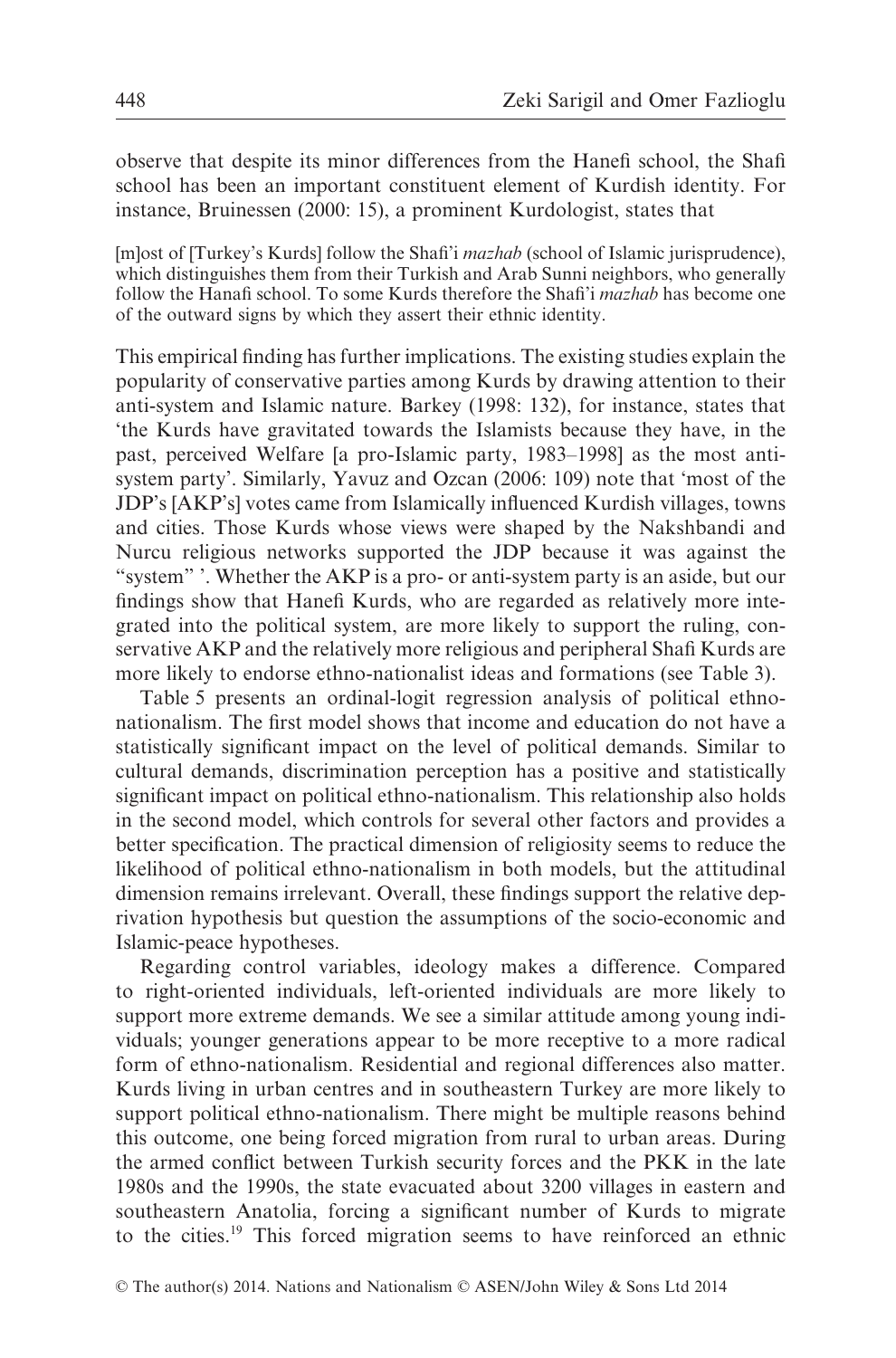|                              |                           | Dependent variable: 'Political ethno-nationalism' |
|------------------------------|---------------------------|---------------------------------------------------|
|                              | Model 1                   | Model 2                                           |
| Predictors                   |                           |                                                   |
| Income (logged)              | $-0.3161454(0.2743707)$   | $-0.2394461(0.278866)$                            |
| Education                    | 0.013944 (0.0495233)      | $-0.1269213(0.0653555)$                           |
| Discrimination perception    | 2.399424 (0.1647682)***   | 1.858068 (0.1943057)***                           |
| Religiosity index (practice) | $-0.321358(0.1019862)$ ** | $-0.2466117(0.1173847)^*$                         |
| Religiosity index (attitude) | 0.0255832(0.1084418)      | 0.0154935 (0.1470632)                             |
| Control variables            |                           |                                                   |
| Ideology (left-right)        |                           | $-0.7823593(0.1090208)$ ***                       |
| Residence (rural-urban)      |                           | $0.2806193(0.107721)$ **                          |
| Region (southeast)           |                           | $0.8557438(0.1675667)$ ***                        |
| Unemployment                 |                           | 0.5608334 (0.2969214)                             |
| Religious sect (Shafi)       |                           | 0.0404736 (0.1743428)                             |
| Gender                       |                           | 0.1553978 (0.1589467)                             |
| Age                          |                           | $-0.0130042$ (0.0065111)*                         |
| $\tau_1$                     | 1.0273 (0.9668972)        | $-1.566185(1.274879)$                             |
| $\tau$ <sub>2</sub>          | 1.983515 (0.9676383)      | $-0.441865(1.275613)$                             |
| $\tau$                       | 2.529474 (0.9721195)      | 0.2059868 (1.275822)                              |
| $\tau$ <sub>4</sub>          | 3.551029 (.9788709)       | 1.290961 (1.277361)                               |
| N                            | 749                       | 691                                               |
| Pseudo $R^2$                 | 0.1283                    | 0.1932                                            |
| Log pse. likelihood          | $-974.52037$              | $-825.88148$                                      |
| Wald $\chi^2$ (5)/(12)       | 227.03                    | 367.67                                            |
| Prob > $\chi^2$              | 0.0000                    | 0.0000                                            |

**Table 5.** *Ordinal-logit regression analysis of 'political ethno-nationalism' among Kurds*

*Notes:*  ${}^*p < 0.05$ ,  ${}^*p < 0.01$ ,  ${}^*{}^*p < 0.001$ .

Robust standard errors are in parentheses. Stata 12 is used in statistical analysis.

consciousness among internally displaced Kurds, paving the way for relatively stronger support of political ethno-nationalism. Urban centres also provide a more conducive setting than rural areas for organising and spreading ethno-nationalist ideas and movements. Finally, unemployment, religious sect and gender make no difference in terms of supporting more political ethnic demands.

## **Implications**

Our findings have several implications. First, they imply that socio-economic improvements may not necessarily suppress or constrain ethno-nationalist orientations among Turkey's Kurds. As McGarry (1995: 137) also observes,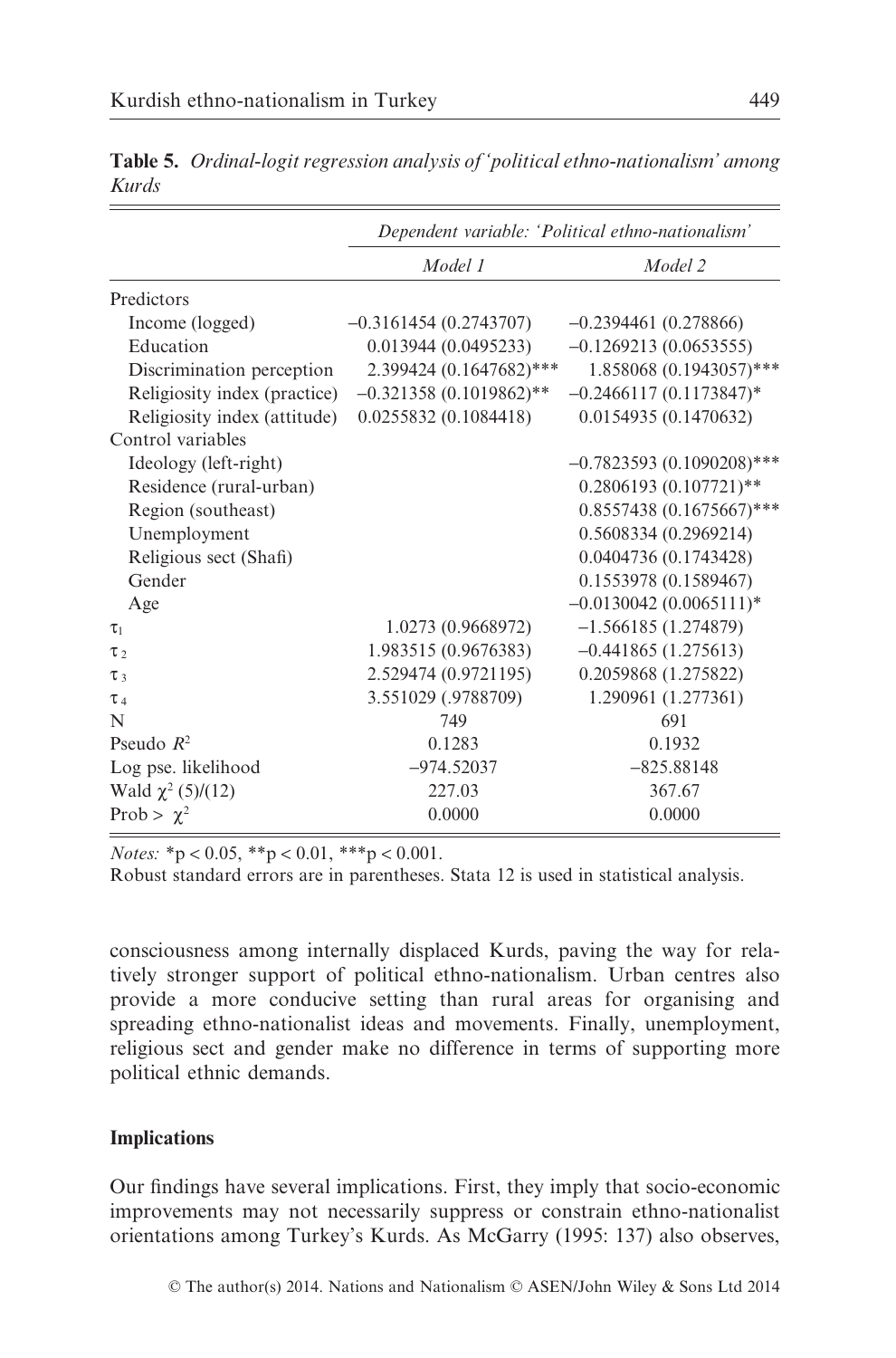'. . . [e]conomic growth alone, without a political settlement which seeks to address the political aspirations of the warring ethnonational groups, will have little effect upon ethnonational conflict'. The Kurdish case provides strong support for this observation. Ethno-national tensions and conflicts are also present among advanced, modern regions (e.g. Quebec in Canada; the Basque and Catalan cases in Spain) (see also Gurr 1993: 82; Hale 2000; Sorens 2005).

Regarding the nexus between Islam and nationalism, as indicated above, several pro-Islamic circles treat religion and ethno-nationalism as mutually exclusive and thus expect that increases in religiosity would suppress or constrain ethno-nationalist orientations. However, our empirical findings imply that the policy of promoting Islamic values and consciousness to suppress Kurdish ethno-nationalism would not really produce the desired outcome.

Another issue concerning the role of religion in ethno-nationalism is the argument that asserts religious differences (e.g. Alevi-Sunni division) should cross-cut ethnic differences (Turkish and Kurdish) and prevent further tension and conflict between these two communities. For instance, Kocher (2002: 138) states:

There is a key religious distinction that directly crosscuts the Kurdish/Turkish cleavage. Although the majority of the residents of Anatolia are Sunni Muslims, as many as 30 per cent are members of religious groups that are historically and doctrinally related to Shi'ism. By far the largest of these groups is the Alevi, and this name is often used as shorthand for all Shi'ite-derived groups within Turkey. Roughly an equal proportion of Kurds and Turks are Alevi.

It is believed that the cross-cutting Alevi-Sunni divide facilitates rapprochement between Turks and Kurds and alleviates possible tensions. It is, for instance, suggested that intermarriage between Sunni Turks and Kurds is more common than intermarriage between Sunnis and Alevis (Kocher 2002: 139).

The Alevi-Sunni cleavage might indeed cross-cut the Turkish–Kurdish ethnic division but our empirical findings above indicate that there is also a separate sectarian division among Kurds, with major political implications: the Hanefi-Shafi division among Sunni Kurds. Rather than cross-cutting the ethnic division, however, it actually overlaps or coincides with the Turkish– Kurdish division.20 Although the Alevi-Sunni divide and its implications for political behaviour are already addressed in the literature (e.g. see Carkoglu 2005; Gunes-Ayata and Ayata 2002), we do not know much about the sources and political implications of the Hanefi-Shafi division among Kurds. Therefore, more research on the sources of religious sectarian division within the Kurdish population and its implications for the Kurdish ethno-nationalist movement would be worthwhile.

Finally, one of the study's most robust empirical findings is that the perception of discrimination creates a favourable environment for cultural and political ethno-nationalism alike. Kurds who think that the state discriminates against them are more likely to have an ethno-nationalist orientation. And, as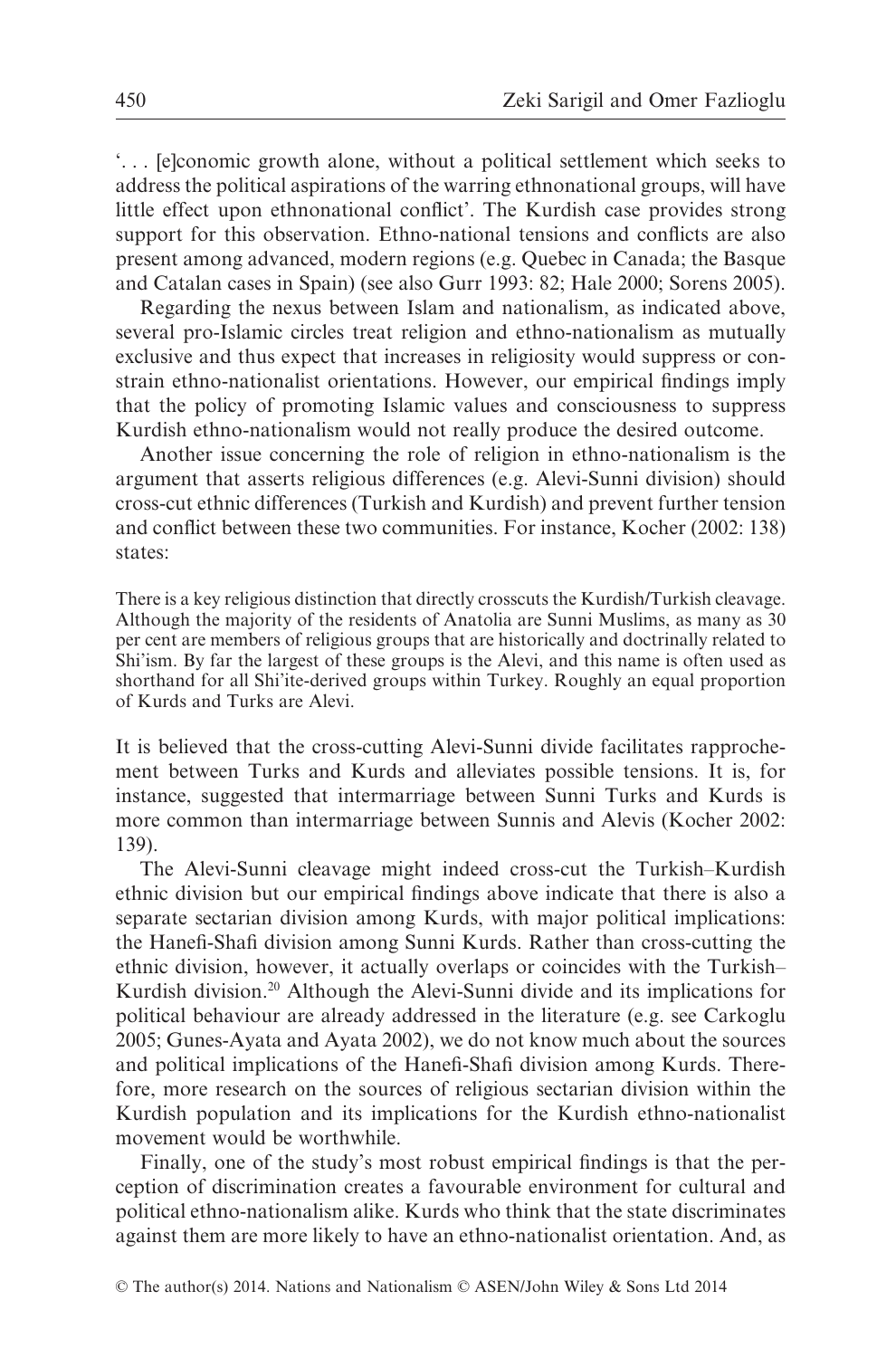indicated above, almost half of the Kurds surveyed feel and perceive that the state discriminates against them. This finding suggests that the state should take further steps in political, economic and cultural realms to eliminate or reduce such perceptions among Kurds. To be fair, in the last decade Turkish governments have already achieved major institutional and legal reforms, which have enhanced the Kurds' cultural rights. After the EU granted Turkey candidacy status during the Helsinki Summit in 1999, Turkey faced EU requirements to improve Kurdish rights and freedoms. For instance, Turkish governments have legalised publishing and broadcasting in Kurdish and learning the Kurdish language, permitted parents to give their children Kurdish names, allowed political party campaigns in Kurdish, opened Institutes of Kurdology at some public universities, introduced elective Kurdish courses for secondary level public schools and allowed defence in Kurdish during court trials. Such changes are extremely important, given that until the 1990s the state denied even the Kurds' existence in Turkey. However, there are still several restrictions on Kurdish identity and rights, such as a ban on education in mother language, a 10 per cent electoral threshold (a major barrier in front of Kurdish political representation) and an exclusionary notion of citizenship based on Turkishness. Such persisting restrictions also promote the apparent still-existing discrimination perception among Kurds, particularly among Shafi Kurds. Therefore, there remains need for further reform and change. From that perspective, the enactment of a new constitution, which recognises and guarantees Kurdish identity and rights, might help the state win hearts and minds of the Kurds.

## **Acknowledgements**

We would like to thank Levent Duman, Gunes Ertan, Emanuele Massetti, Yalcin Murgul, Elisabeth Ozdalga, Nil S. Satana, Ali Tekin and Mesut Yegen for their valuable comments and suggestions.

#### **Funding**

The data that this article uses comes from a research project, which was fully funded by the Economic Policy Research Foundation of Turkey (TEPAV).

#### **Notes**

1 For further discussion on various aspects of the Kurdish issue in Turkey, see Barkey and Fuller (1998); Bozarslan (2001); Bruinessen (1992, 2000); Casier and Jongerden (2011); Entessar (1992); Gunter (1990, 1997); Heper (2007); Jwaideh (2006); Kiris¸çi and Winrow (1997); McDowall (1996); Olson (1996); Ozkirimli (2013); Romano (2006); Saatci (2002); Somer (2005); Watts (1999); White (2000); Yavuz (2001); Yegen (1996, 2007, 2011).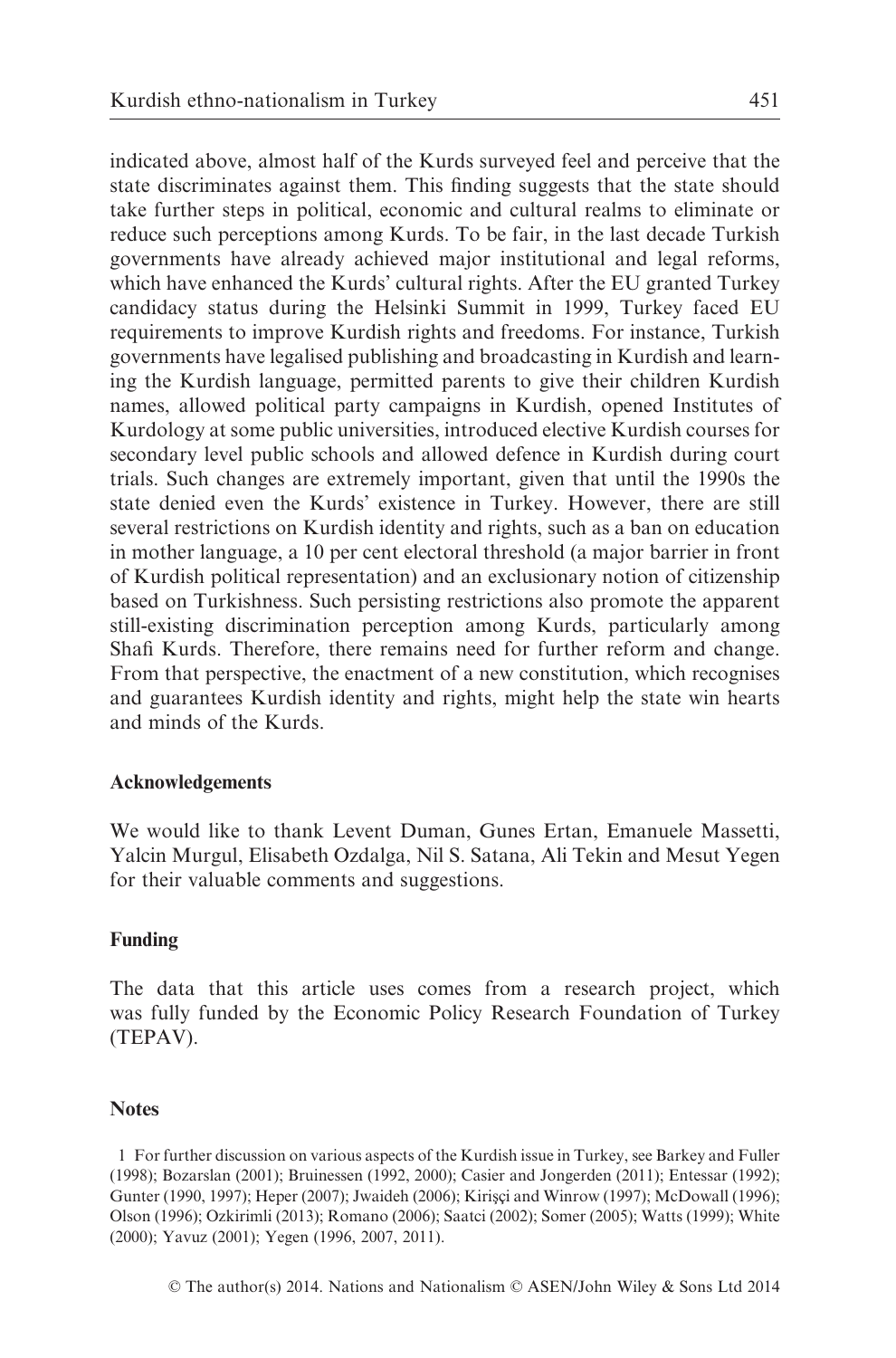2 For a few notable empirical works, see Icduygu, Romano and Sirkeci (1999); Sarigil (2010).

3 Quoted in Sarigil (2010: 538).

4 See, for instance, 'Dog˘u'da yatırım yapan Batı'da vergiden düs¸ecek'. *Milliyet*, 6 April 2012. [http://ekonomi.milliyet.com.tr/dogu-da-yatirim-yapan-bati-da-vergiden-dusecek/ekonomi/](http://ekonomi.milliyet.com.tr/dogu-da-yatirim-yapan-bati-da-vergiden-dusecek/ekonomi/ekonomidetay/06.04.2012/1524613/default.htm)

[ekonomidetay/06.04.2012/1524613/default.htm.](http://ekonomi.milliyet.com.tr/dogu-da-yatirim-yapan-bati-da-vergiden-dusecek/ekonomi/ekonomidetay/06.04.2012/1524613/default.htm) Accessed on 25 August 2012; 'Tesvik paketi, Güneydogu'ya yatırıma ilgiyi artırdı'. *Hürriyet*, 17 April 2012. [http://www.hurriyet.com.tr/](http://www.hurriyet.com.tr/ekonomi/20362623.asp) [ekonomi/20362623.asp.](http://www.hurriyet.com.tr/ekonomi/20362623.asp) Accessed on 25 August 2012.

5 'PKK bitti, simdi yatırım zamanı'. *Milliyet*, 17 February 2000. [http://www.milliyet.com.tr/](http://www.milliyet.com.tr/2000/02/17/yazar/heper.html) [2000/02/17/yazar/heper.html.](http://www.milliyet.com.tr/2000/02/17/yazar/heper.html) Accessed on 26 August 2012.

6 For some examples of studies analysing pro-Islamic circles' positions on the Kurdish issue, see Cizre (1998); Duran (1998); Houston (1999, 2001).

7 *Diyanet* is a state institution that oversees religion and religious services. It was established in 1924 and controls nearly 80,000 mosques in Turkey. Because Diyanet is based on Hanefi-Sunni Islam (see Smith 2005), it is criticised particularly by Shafi Kurds and Alevis (Turkish and Kurdish). These groups are also critical of religion classes in public schools. They argue that the state promotes Hanefi teachings, excluding or neglecting Alevi and Shafi teachings.

8 'Din adamlarimizin hatasi var'. *Haber Türk*, 21 January 2012. [http://www.haberturk.com/](http://www.haberturk.com/gundem/haber/708246-din-adamlarimizin-hatasi-var) [gundem/haber/708246-din-adamlarimizin-hatasi-var.](http://www.haberturk.com/gundem/haber/708246-din-adamlarimizin-hatasi-var) Accessed on 27 August 2012.

9 'La ilahe illallah diyen, terör örgütüyle aynı yere bakamaz'. *Haber Türk*, 6 December 2012, [http://www.haberturk.com/gundem/haber/800731-la-ilahe-illallah-diyen-teror-orgutuyle-ayni](http://www.haberturk.com/gundem/haber/800731-la-ilahe-illallah-diyen-teror-orgutuyle-ayni-yere-bakamaz)[yere-bakamaz.](http://www.haberturk.com/gundem/haber/800731-la-ilahe-illallah-diyen-teror-orgutuyle-ayni-yere-bakamaz) Accessed on 9 December 2012.

10 While working on the initial form of questionnaire, we benefited from the existing literature on various debates around Turkey's Kurdish issue and also from our interviews with experts on the Kurdish issue and Kurdish activists based in Diyarbakir, Ankara and Istanbul. Next, we organised several meetings and workshops with A&G representatives and researchers in Ankara to work on the survey. We finally drafted the survey in early 2011. To identify possible problems with the draft survey, we conducted and participated in pilots in late February 2011 in Istanbul, Ankara, Malatya, Mersin and Diyarbakir. Based on feedback from the pilots and further suggestions by experts, we revised the draft survey. Before implementing the final version of the survey, we invited all regional heads of A&G to attend a half-day workshop in Ankara in mid-November to familiarise them with the survey.

11 The following provinces are included in the sample: Adana, Adiyaman, Afyon, Agrı, Amasya, Ankara, Antalya, Aydın, Balikesir, Batman, Bingol, Burdur, Bursa, Cankiri, Corum, Denizli, Diyarbakir, Elazig, Edirne, Erzurum, Eskisehir, Gaziantep, Giresun, Hatay, Isparta, Icel, Istanbul, Izmir, Kayseri, Kirklareli, Kocaeli, Konya, Malatya, Manisa, Maras, Mardin, Mus, Nigde, Ordu, Osmaniye, Rize, Sakarya, Samsun, Sivas, Trabzon, Sanliurfa, Usak ve Zonguldak.

12 For instance, Connor (1994: XI) argues that ethno-nationalism is not really different than nationalism, which he defines as identification with and loyalty to one's nation, nation itself referring to 'a group of people who believe they are ancestrally related'. However, he distinguishes between an ethnic group and a nation (1994: 103). Members of an ethnic group are not aware of the group's uniqueness. Once they have such awareness, the group becomes a nation. Thus, Connor regards an ethnic group as a potential nation. Rothschild (1981: 6) defines ethno-politics or ethno-nationalism as 'the politicization of ethnicity', which translates 'the personal quest for meaning and belonging into a group demand for respect and power'. The terms 'ethnicity' and 'ethnic' for Rothschild (1981: 9) refer to 'the political activities of complex collective groups whose membership is largely determined by real or putative ancestral inherited ties, and who perceive these ties as systematically affecting their place and fate in the political and socioeconomic structures of their state and society'. For Lecours (2000: 105), ethno-nationalism is 'the action of a group that claims some degree of self-government on the grounds that it is united by a special sense of solidarity emanating from one or more shared features and therefore forms a "nation" '. Conversi (2000: 6) defines ethno-nationalism as 'movements acting on behalf of stateless nations'. 13 The eigenvalues and the scree plot also confirm that two factors can be extracted from the set of variables.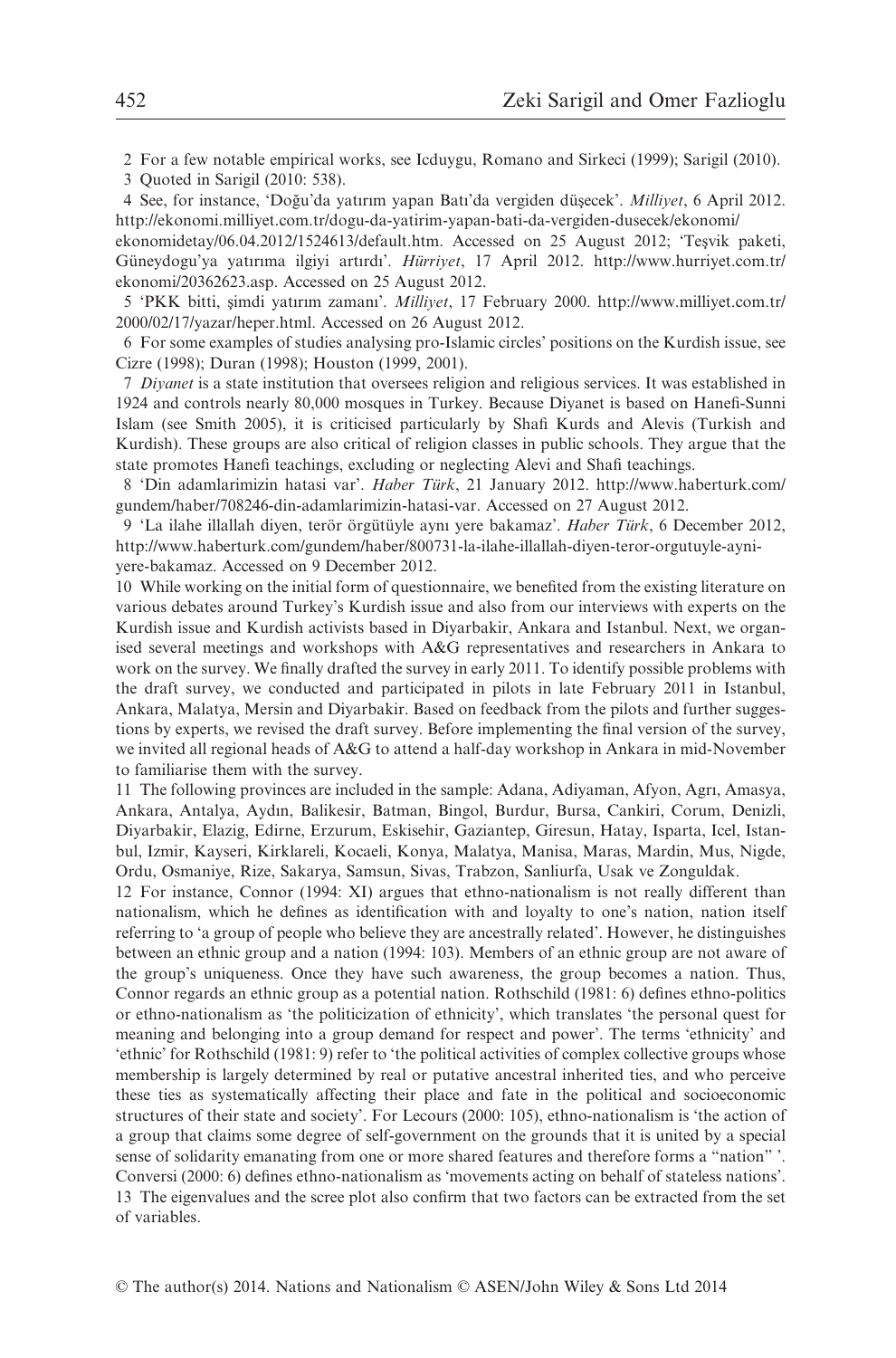14 For more discussion on this technique, see Long (1997) and Menard (2002).

15 Sunni Islam recognises four schools of law or jurisprudence (*fiqh*): Hanefi, Shafi, Maliki and Hanbali. In Turkey, the Hanefi and Shafi schools are the most common and their differences seem to be more related to rituals. For instance, Shafis perform morning prayer earlier and they hold their hands in a different position during prayer. They also have different rules for what disturbs ritual purity (see Bruinessen 2000: 15). Prof. Dr. Ahmet Erkol from the Faculty of Divinity at Dicle University cited the same differences during an interview with the authors (Diyarbakir, 19 February 2012).

16 In contemporary Turkey, Hanefi Kurds constitute around 35 per cent of the Kurdish population.

17 We believe that this striking difference deserves separate research.

18 Authors' interview with Prof. Dr. Ahmet Erkol.

19 Many Kurds also left their villages due to PKK pressure or insecurity resulting from the fighting between state security forces and the PKK. Estimations of the number of internally displaced Kurds vary from three to four million (Celik 2005: 140; Gunter 2004). In our survey, 23 per cent of those who migrated report the reason for their migration as security and forced migration.

20 The vast majority of Turks follow the Hanefi school (93 per cent), while the majority of Kurds follow Shafi teachings (about 60 per cent). Some Kurds do subscribe to the Hanefi school (about 35 per cent), but we do not see many Shafi Turks (only 2.3 per cent).

#### **References**

- Aslan, A. H. 2012. 'Does the Gulen movement securitize the Kurdish question?', *Today's Zaman*, 2 March. [http://www.todayszaman.com/columnists/ali-h-aslan\\_273084-does-the](http://www.todayszaman.com/columnists/ali-h-aslan_273084-does-the-gulen-movement-securitize-the-kurdish-question.html)[gulen-movement-securitize-the-kurdish-question.html.](http://www.todayszaman.com/columnists/ali-h-aslan_273084-does-the-gulen-movement-securitize-the-kurdish-question.html) Accessed on 7 September 2012.
- Ataman, M. 2003. 'Islamic perspective on ethnicity and nationalism: diversity or uniformity?', *Journal of Muslim Minority Affairs* 23, 1: 89–102.
- Aydınlı, E. 2002. 'Between security and liberalization: decoding Turkey's struggle with the PKK', *Security Dialogue* 33, 2: 209–25.
- Barkey, H. J. 1998. 'The People's Democracy Party (HADEP): the travails of a legal Kurdish party in Turkey', *Journal of Muslim Minority Affairs* 18, 1: 129–38.
- Barkey, H. J. and Fuller, G. E. 1998. *Turkey's Kurdish Question*. New York: Rowman and Littlefield Publishers, Inc.
- Bozarslan, H. 1996. 'Turkey's elections and the Kurds', *Middle East Report* 199: 16–9.
- Bozarslan, H. 2001. 'Human rights and the Kurdish issue in Turkey', *Human Rights Review* 3, 1: 45–54.
- Bruinessen, M. V. 1992. *Agha, Shaikh and State: The Social and Political Structures of Kurdistan*. London and Atlantic Highlands, NJ: Zed Books.
- Bruinessen, M. V. 2000. *Mullahs, Sufis and Heretics: The Role of Religion in Kurdish Society: Collected Articles*. Istanbul: Isis Press.
- Carkoglu, A. 2005. 'Political preferences of the Turkish electorate: reflections of an alevi-sunni cleavage', *Turkish Studies* 6, 2: 273–92.
- Carkoglu, A. and Kalaycioglu, E. 2009. *The Rising Tide of Conservatism*. New York: Palgrave-Macmillan.
- Casier, M. and Jongerden, J. (eds.) 2011. *Nationalisms and Politics in Turkey: Political Islam, Kemalism and the Kurdish Issue*. New York: Routledge.
- Celik, A. B. 2005. 'I miss my village!: Forced Kurdish migrants in Istanbul and their representation in associations', *New Perspectives on Turkey* 32: 137–63.
- Cizre, U. 1998. 'Kurdish nationalism from an Islamist perspective: the discourse of Turkish Islamist writers', *Journal of Muslim Minority Affairs* 18, 1: 73–90.
- Connor, W. 1994. *Ethnonationalism: The Quest for Understanding*. Princeton: Princeton University Press.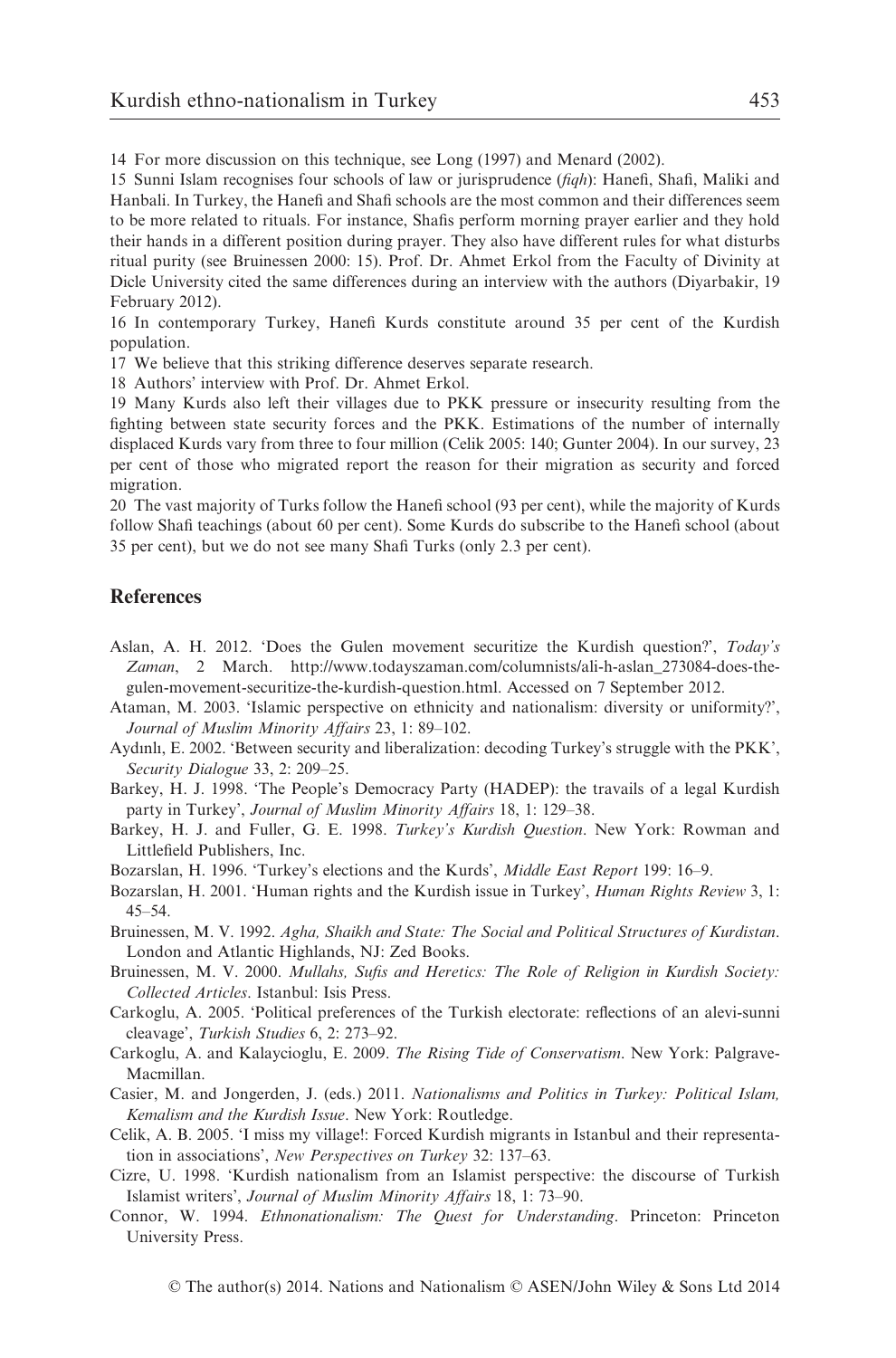- Conversi, D. 2000. *The Basques, the Catalans and Spain: Alternative Routes to Nationalist Mobilization*. London: Hurst and Company.
- Cornell, S. E. 2001. 'The Kurdish question in Turkish politics', *Orbis* 45, 1: 31–46.
- Duran, B. 1998. 'Approaching the Kurdish question via "Adil Düzen": an Islamist formula of the welfare party for ethnic coexistence', *Journal of Muslim Minority Affairs* 18, 1: 111– 29.
- Ekmekci, F. 2011. 'Understanding Kurdish ethnonationalism in Turkey: socio-economy, religion and politics', *Ethnic and Racial Studies* 34, 9: 1608–17.
- Entessar, N. 1992. *Kurdish Ethnonationalism*. Boulder and London: Lynne Rienner Publishers.
- Ergil, D. 2000. 'The Kurdish question in Turkey', *Journal of Democracy* 11, 3: 122–35.
- Ergin, S. 2000. 'Güneydog˘u için hükümetten beklenen', *Milliyet* 22 September.
- Gunes-Ayata, A. and Ayata, S. 2002. 'Ethnic and Religious Bases of Voting' in S. Sayari, Y. Esmer (eds.), *Politics, Parties, Elections in Turkey*. London: Lynne Rienner Publishers.
- Gunter, M. M. 1990. *The Kurds in Turkey: A Political Dilemma*. Boulder, San Francisco and Oxford: Westview Press.
- Gunter, M. M. 1997. *The Kurds and the Future of Turkey*. New York: Sn. Martin's Press.
- Gunter, M. M. 2004. 'The Kurdish question in perspective', *World Affairs* 166, 4: 197– 205.
- Gurr, T. R. 1970. *Why Men Rebel*. Princeton: Princeton University Press.
- Gurr, T. R. 1993. 'Why minorities rebel: a global analysis of communal mobilization and conflict since 1945', *International Political Science Review* 14, 2: 161–201.
- Hale, H. E. 2000. 'The parade of sovereignties: testing theories of secession in the society setting', *British Journal of Political Science* 30, 1: 31–56.
- Hechter, M. 1975. *Internal Colonialism. The Celtic Fringe in British National Development 1536–1966*. Berkeley, CA: University of California Press.
- Heper, M. 2007. *The State and Kurds in Turkey: The Question of Assimilation*. New York: Palgrave Macmillan.
- Horowitz, D. L. 1985. *Ethnic Groups in Conflict*. Los Angeles, CA: University of California Press.
- Houston, C. 1999. 'Civilizing Islam, Islamist Civilizing? Turkey's Islamist Movement and the problem of ethnic difference', *Thesis Eleven* 58, 1: 83–98.
- Houston, C. 2001. *Islam, Kurds and the Turkish Nation State*. Oxford, New York: Berg.
- Icduygu, A. et al. 1999. 'The ethnic question in an environment of insecurity: the Kurds in Turkey', *Ethnic and Racial Studies* 22, 6: 991–1010.
- Jongerden, J. and Akkaya, A. H. 2011. 'Born from the left: the making of the PKK' in M. Casier, J. Jongerden (eds.), *Nationalisms and Politics in Turkey: Political Islam, Kemalism, and the Kurdish Issue*. New York: Routledge.
- Jwaideh, W. 2006. *Kurdish National Movement: Its Origins and Development*. New York: Syracuse University Press.
- Kirisçi, K. and Winrow, G. M. 1997. *The Kurdish Question and Turkey: An Example of Trans-state Ethic Conflict*. Portland: Frank Cass.
- Kocher, M. 2002. 'The decline of PKK and the viability of a one-state solution in Turkey', *International Journal on Multicultural Societies* 4, 1: 128–47.
- Lecours, A. 2000. 'Ethnonationalism in the West: A Theoretical Exploration.' *Nationalism & Ethnic Politics* 6(1): 103–124.
- Loizides, N. G. 2010. 'State ideology and the Kurds in Turkey', *Middle Eastern Studies* 46, 4: 513–27.
- Long, S. J. 1997. *Regression Models for Categorical and Limited Dependent Variables*. Thousand Oaks: Sage Publications.
- McDowall, D. 1996. *A Modern History of the Kurds*. London: I.B. Tauris.
- McGarry, J. 1995. 'Explaining ethnonationalism: the flaws in western thinking', *Nationalism and Ethnic Politics* 1, 4: 121–42.
- Menard, S. 2002. *Applied Logistic Regression Analysis*. Thousand Oaks: Sage Publications.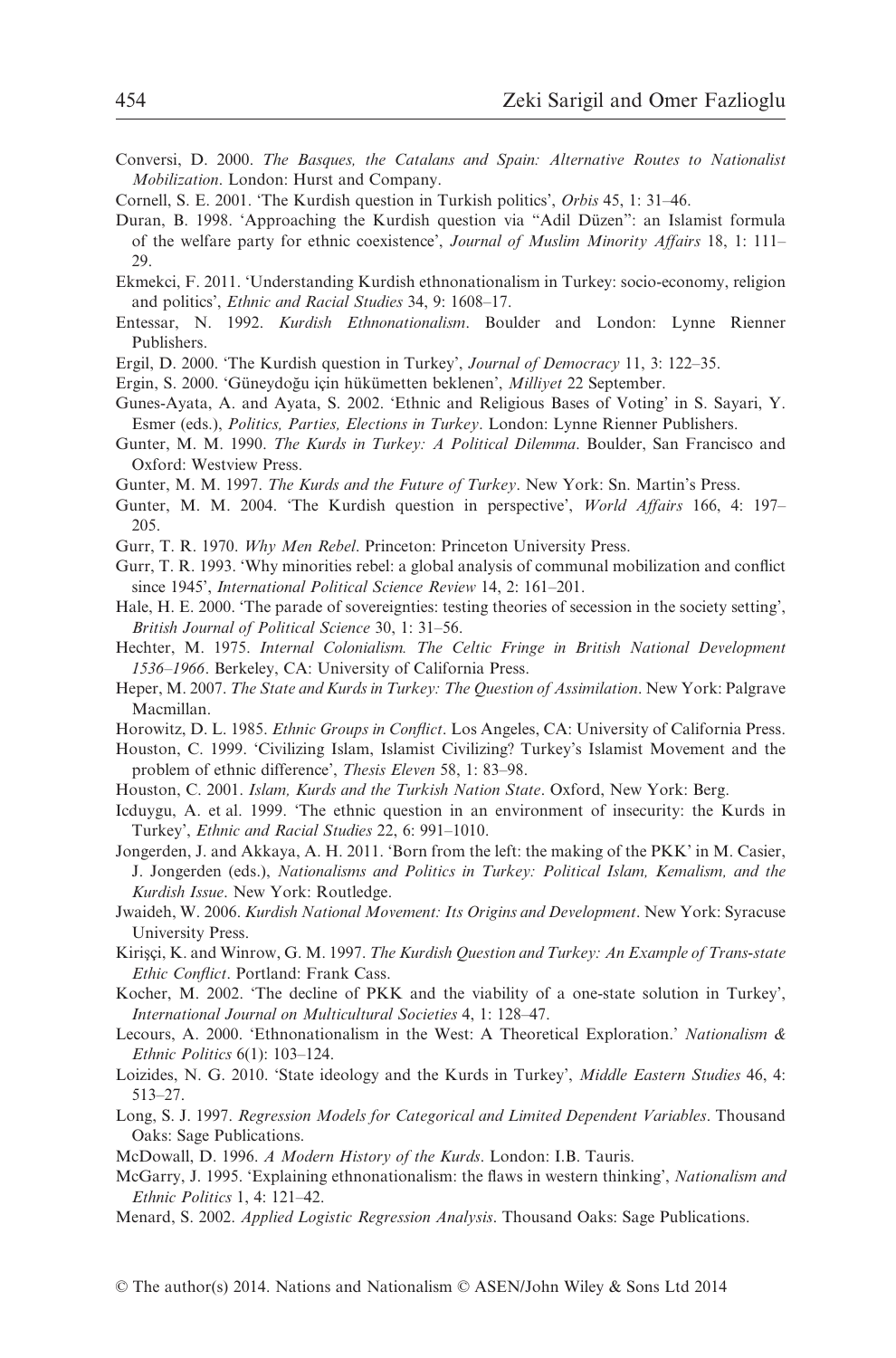- Mitchell, G. 2012. 'Islam as peacemaker: the AKP's attempt at a Kurdish resolution', *The Washington Review of Turkish and Eurasian Affairs*. 7 May 2012. [http://www](http://www.thewashingtonreview.org/articles/islam-as-peacemaker-the-akps-vision-of-a-kurdish-resolution.html) [.thewashingtonreview.org/articles/islam-as-peacemaker-the-akps-vision-of-a-kurdish](http://www.thewashingtonreview.org/articles/islam-as-peacemaker-the-akps-vision-of-a-kurdish-resolution.html)[resolution.html.](http://www.thewashingtonreview.org/articles/islam-as-peacemaker-the-akps-vision-of-a-kurdish-resolution.html) Accessed on 27 August 2012.
- Olson, R. (ed.) 1996. *The Kurdish Nationalist Movement in the 1990s: Its Impact on Turkey and The Middle East*. Kentucky: The University of Kentucky Press.
- Ozkirimli, U. 2013. 'Vigilance and apprehension: multiculturalism, democracy and the "Kurdish Question" in Turkey', *Middle East Critique*. 22, 1: 25–43.
- Romano, D. 2006. *The Kurdish Nationalist Movement: Opportunity, Mobilization and Identity*. Cambridge, UK: Cambridge University Press.
- Rothschild, J. 1981. *Ethnopolitics: A Conceptual Framework*. New York: Columbia University Press.
- Saatci, M. 2002. 'Nation-states and ethnic boundaries: modern Turkish identity and Turkish-Kurdish conflict', *Nations and Nationalism* 8, 4: 549–64.
- Sarigil, Z. 2009. 'Paths are what actors make of them', *Critical Policy Studies* 3, 1: 121–40.
- Sarigil, Z. 2010. 'Curbing Kurdish ethnonationalism in Turkey: an empirical assessment of pro-Islamic and socio-economic approaches', *Ethnic and Racial Studies* 33, 3: 533–53.
- Smith, T. W. 2005. 'Civic nationalism and ethnocultural justice in Turkey', *Human Rights Quarterly* 27, 2: 436–70.
- Somer, M. 2005. 'Resurgence and remaking of identity: civil beliefs, domestic and external dynamics and the Turkish mainstream discourse on Kurds', *Comparative Political Studies* 38, 6: 591–622.
- Sorens, J. 2005. 'The cross-sectional determinants of secessionism in advanced democracies', *Comparative Political Studies* 38, 3: 304–26.
- Tezcur, G. M. 2009. 'Kurdish nationalism and identity in Turkey: a conceptual reinterpretation', *European Journal of Turkish Studies* 10: 1–5.
- Tezcur, G. M. 2010. 'When democratization radicalizes: the Kurdish nationalist movement in Turkey', *Journal of Peace Research* 47, 6: 775–89.
- Watts, N. F. 1999. 'Allies and enemies: pro-Kurdish parties in Turkish politics, 1990–94', *International Journal of Middle East Studies* 31, 4: 631–56.
- White, P. J. 1998. 'Economic marginalization of Turkey's Kurds: the failed promise of modernization and reform', *Journal of Muslim Minority Affairs* 18, 1: 139–58.
- White, P. J. 2000. *Primitive Rebels or Revolutionary Modernizers? The Kurdish National Movement in Turkey*. London/New York: Zed Books.
- Yavuz, M. H. 1998. 'A preamble to the Kurdish question: the politics of Kurdish identity', *Journal of Muslim Minority Affairs* 18, 1: 9–18.
- Yavuz, M. H. 2001. 'Five stages of the construction of Kurdish nationalism in Turkey', *Nationalism and Ethnic Politics* 7, 3: 1–24.
- Yavuz, M. H. and Ozcan, N. A. 2006. 'The Kurdish question and Turkey's justice and development party', *Middle East Policy* 13, 1: 102–19.
- Yegen, M. 1996. 'The Turkish State discourse and the exclusion of Kurdish identity', *Middle Eastern Studies* 32, 2: 216–29.
- Yegen, M. 2007. 'Turkish nationalism and the Kurdish question', *Ethnic and Racial Studies* 30, 1: 119–51.
- Yegen, M. 2011. 'The Kurdish question in Turkey: denial to recognition' in M. Casier, J. Jongerden (eds.), *Nationalisms and Politics in Turkey: Political Islam, Kemalism, and the Kurdish Issue*. New York: Routledge.
- Yildiz, C. 2012. 'Gülen'den Kürt sorununa çözüm önerisi: Bağırıp çağırarak olmaz', Radikal, 9 September 2012. [http://www.radikal.com.tr/Radikal.aspx?aType](http://www.radikal.com.tr/Radikal.aspx?aType=RadikalDetayV3&ArticleID=1099733&CategoryID=77)=RadikalDetayV3&ArticleID =[1099733&CategoryID](http://www.radikal.com.tr/Radikal.aspx?aType=RadikalDetayV3&ArticleID=1099733&CategoryID=77)=77. Accessed on 11 September 2012.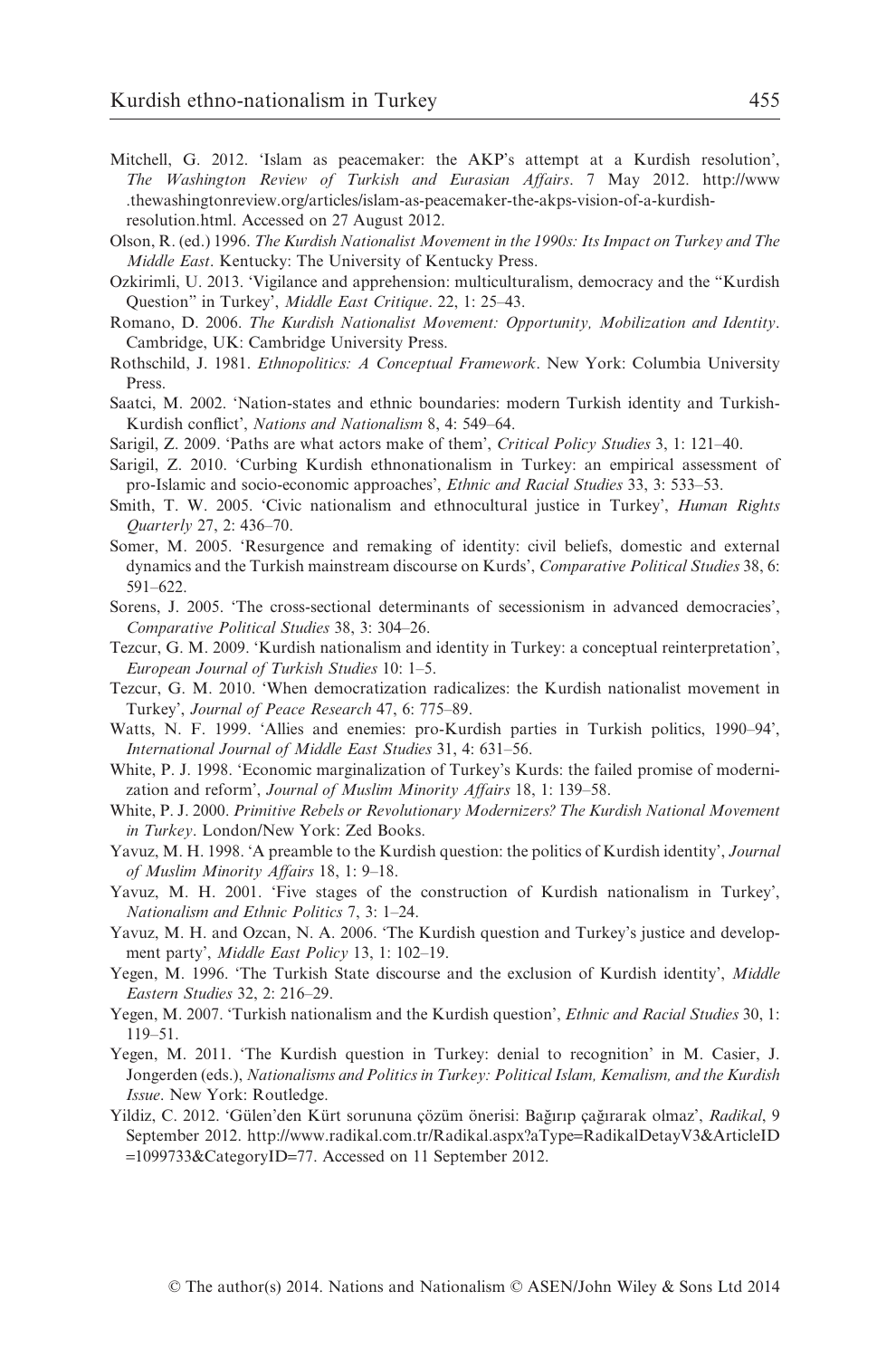| Variable                                  | $\boldsymbol{N}$ | Mean  | Std. Dev. | Min            | Max            |
|-------------------------------------------|------------------|-------|-----------|----------------|----------------|
| Dependent                                 |                  |       |           |                |                |
| Cultural ethnonationalism <i>(index)</i>  | 863              | 6.90  | 1.41      | 4              | 8              |
| Political ethnonationalism <i>(index)</i> | 855              | 5.68  | 1.61      | 4              | 8              |
| Independent                               |                  |       |           |                |                |
| Household income ( <i>logged</i> )        | 812              | 2.97  | 0.24      | $\mathfrak{D}$ | 4              |
| Education                                 | 898              | 3.44  | 1.49      |                | 7              |
| Discrimination perception                 | 892              | 1.46  | 0.49      |                | $\overline{c}$ |
| Religiosity index ( <i>practice</i> )     | 880              | 3.41  | 0.75      | $\mathfrak{D}$ | 4              |
| Religiosity index ( <i>attitude</i> )     | 880              | 3.76  | 0.60      | $\overline{2}$ | 4              |
| Ideology (left-right placement)           | 847              | 2.95  | 0.93      |                | 5              |
| Residence (rural-urban)                   | 901              | 1.83  | 0.78      |                | 3              |
| Region (southeast)                        | 901              | 0.33  | 0.47      | $\Omega$       |                |
| Unemployment                              | 898              | 0.10  | 0.30      | $\Omega$       |                |
| Religious sect (Shafi)                    | 872              | 0.57  | 0.49      | $\Omega$       |                |
| Gender                                    | 901              | 1.51  | 0.50      |                | $\mathfrak{D}$ |
| Age                                       | 901              | 36.61 | 13.50     | 18             | 86             |

## **Appendix A: Descriptive statistics**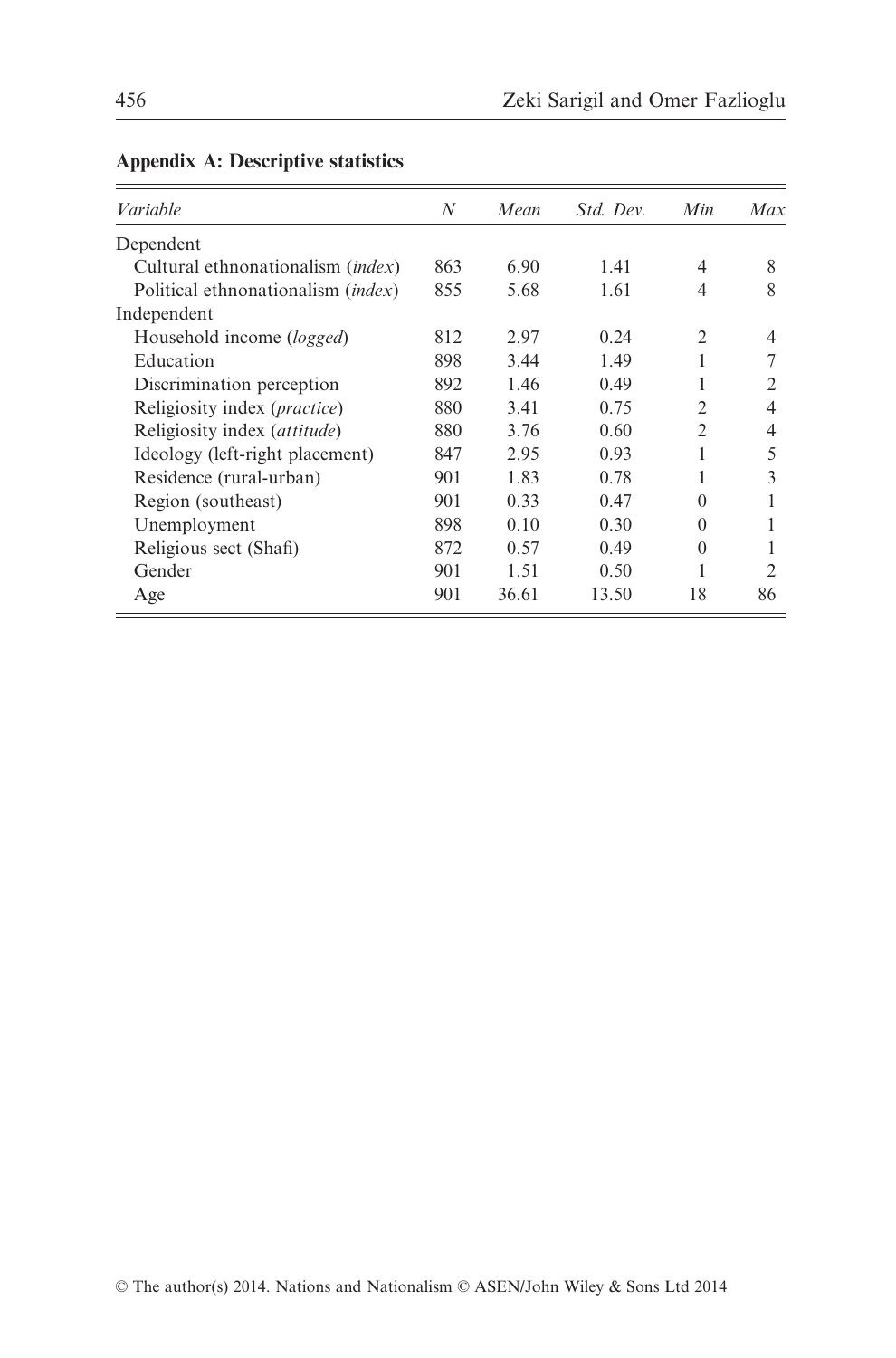| Then, an additive index was<br>Then, an additive index was<br>Then, an additive index was<br>Re-coding, transformation<br>'No answer' was excluded<br>'No answer' was excluded<br>Logarithmic transformation<br>constructed out of these<br>constructed out of these<br>constructed out of these<br>as: No:1; Yes: 2.<br>as: No:1; Yes: 2.<br>as: No:1; Yes: 2.<br>survey items.<br>survey items.<br>2: Yes<br>$1:$ No<br>$\lambda$<br>À<br>À<br>$\blacktriangle$<br>À<br>Literate without a diploma<br>Coding<br>Undergraduate<br>High school<br>Secondary<br>Graduate<br>1) Illiterate<br>Primary<br>${\it Yes}$<br>$\frac{1}{2}$ : No<br>$\frac{1}{2}$ : No<br>1: Yes<br>$\mathsf{S}^{\circ}$<br>$\tilde{z}$<br>$\pm$<br>$\widehat{2}$<br>$\widehat{f}$<br>$\widehat{\circ}$<br>ς.<br>that provide education in Kurdish be established? (education in<br>Q22.8: Should Kurds set up a new state, separating from Turkey?<br>Q45: Including everyone's income, what is your household's total<br>Q22.1: In your opinion, should public primary and high schools<br>Q22.4: Should provinces/ towns/ villages with Kurdish names be<br>Q31: In your opinion, do you think that the state discriminates<br>Q22.2: Should elective Kurdish courses be provided in public<br>Q22.3: Should Kurdish be accepted as an official language<br>Q22.7: Should Kurdish sermons in mosques be allowed?<br>Q22.6: Should Kurds have a local parliament/ assembly?<br>Q28.3: Do you fast each day of Ramadan every year?<br>Survey question (translated version)<br>Q40: What level of schooling have you attained?<br>Q28.1: Do you regularly pray, five times a day?<br>Q22.5: Should Kurds have a local flag?<br>schools? (as English is?)<br>together with Turkish?<br>monthly income?<br>mother tongue?)<br>against Kurds?<br>allowed?<br>Cultural ethno-nationalism<br>Discrimination Perception<br>Independent variables<br>nationalism (index)<br>Dependent variables<br>Religiosity index<br>Income (logged,<br>Political ethno-<br>Education<br><i>practice</i><br>(index)<br>Variables |  |               |
|--------------------------------------------------------------------------------------------------------------------------------------------------------------------------------------------------------------------------------------------------------------------------------------------------------------------------------------------------------------------------------------------------------------------------------------------------------------------------------------------------------------------------------------------------------------------------------------------------------------------------------------------------------------------------------------------------------------------------------------------------------------------------------------------------------------------------------------------------------------------------------------------------------------------------------------------------------------------------------------------------------------------------------------------------------------------------------------------------------------------------------------------------------------------------------------------------------------------------------------------------------------------------------------------------------------------------------------------------------------------------------------------------------------------------------------------------------------------------------------------------------------------------------------------------------------------------------------------------------------------------------------------------------------------------------------------------------------------------------------------------------------------------------------------------------------------------------------------------------------------------------------------------------------------------------------------------------------------------------------------------------------------------------------------------------------------------------------|--|---------------|
| First, variables were re-coded<br>First, variables were re-coded<br>First, variables were re-coded                                                                                                                                                                                                                                                                                                                                                                                                                                                                                                                                                                                                                                                                                                                                                                                                                                                                                                                                                                                                                                                                                                                                                                                                                                                                                                                                                                                                                                                                                                                                                                                                                                                                                                                                                                                                                                                                                                                                                                                   |  |               |
|                                                                                                                                                                                                                                                                                                                                                                                                                                                                                                                                                                                                                                                                                                                                                                                                                                                                                                                                                                                                                                                                                                                                                                                                                                                                                                                                                                                                                                                                                                                                                                                                                                                                                                                                                                                                                                                                                                                                                                                                                                                                                      |  |               |
|                                                                                                                                                                                                                                                                                                                                                                                                                                                                                                                                                                                                                                                                                                                                                                                                                                                                                                                                                                                                                                                                                                                                                                                                                                                                                                                                                                                                                                                                                                                                                                                                                                                                                                                                                                                                                                                                                                                                                                                                                                                                                      |  | survey items. |